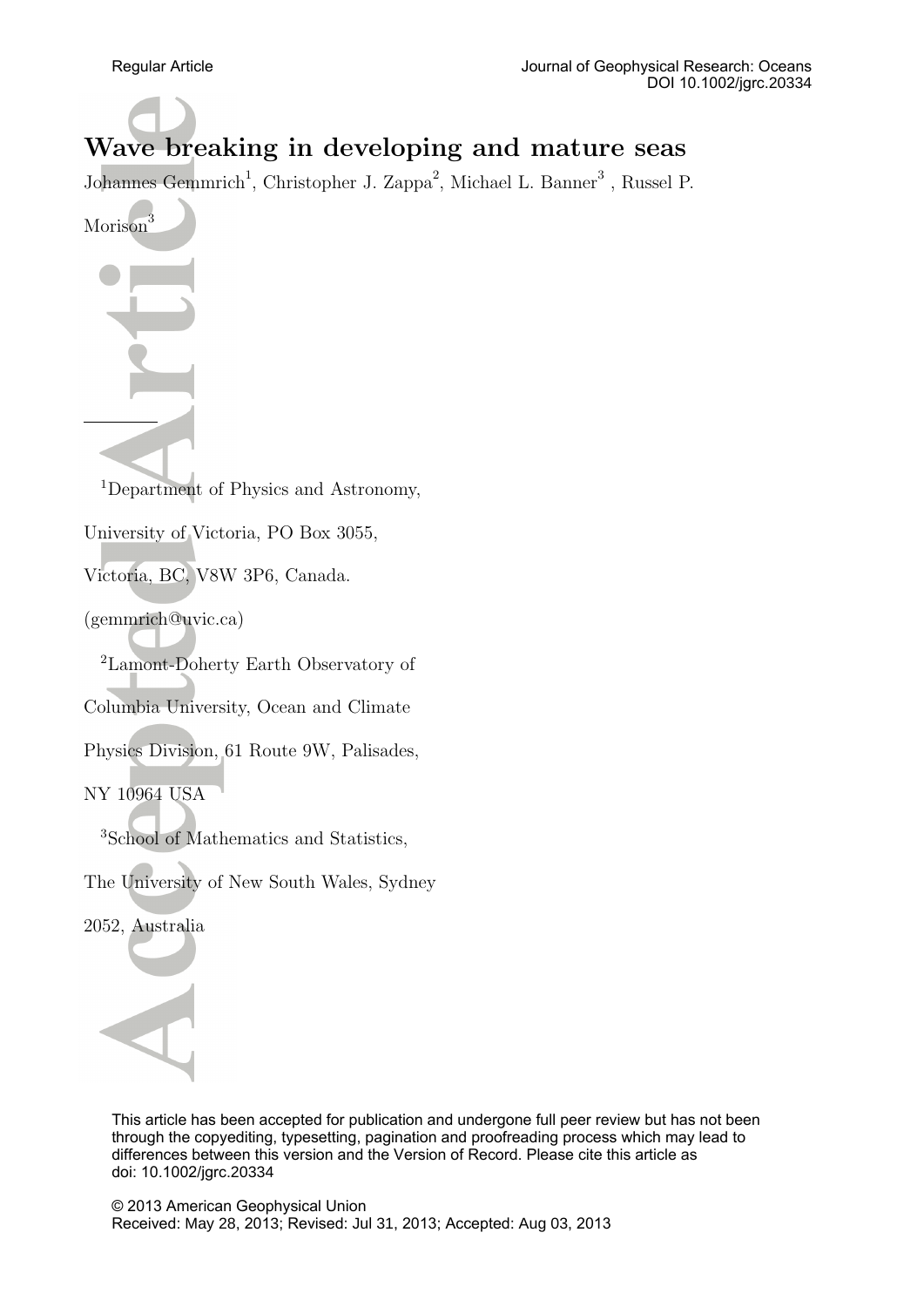# X - 2 GEMMRICH ET AL.: BREAKING CREST LENGTH DISTRIBUTIONS Abstract. In response to the growing need for robust validation data for *Phillips* [1985] breaking wave spectral framework, we contribute new field results observed from *R/P FLIP* for the breaking crest length distributions, Λ, during two different wind-wave conditions, and breaking strength during one wind-wave condition. The first experiment in Santa Barbara Channel had developing seas and the second experiment in the central Pacific Ocean south of Hawaii had mature seas. These are amongst the first experiments to use dissipation rate measurements probing up into the breaking crest together with simultaneous measurements of breaking crest length distributions. We directly measured the effective breaking strength parameter to be <sup>4</sup>*.*2 (*±*1*.*8) *<sup>×</sup>* <sup>10</sup>*−*<sup>5</sup> in mature seas with wave age, *cp/u∗*, of 40–47. We also found that the velocity scale of the breaking dissipation rate peak decreases with increasing wave age. Further, the breaking crest length spectrum falls off slower than the *c <sup>−</sup>*<sup>6</sup> behavior predicted by *Phillips* [1985]. The integrated dissipation rate was consistently higher for mature seas compared to developing seas due to higher energy and momentum fluxes from the wind.

Acce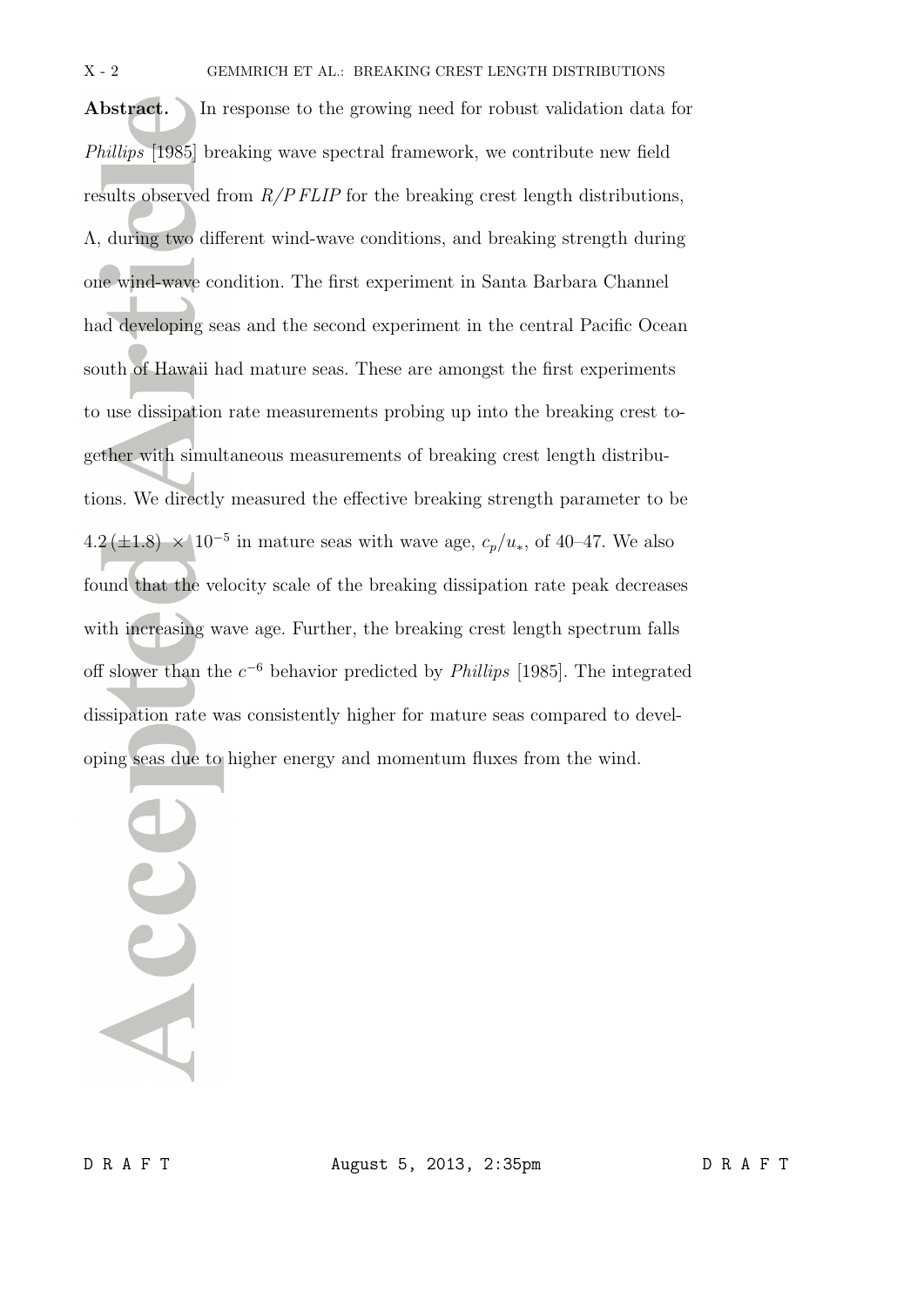# **1. Introduction**

The breaking of surface waves plays an important role in many air-sea exchange and upper ocean processes, such as the momentum transfer from wind to ocean currents, the transfer of heat and gases from the atmosphere to the ocean surface layer, as well as aerosol generation and increased latent heat flux due to sea spray, to name a few. Wave breaking is the limiting factor in wave growth via dissipation of wave energy, and thus wave breaking is a source of enhanced turbulence kinetic energy in the near-surface layer. In addition, the generation of bubbles associated with the wave breaking process has strong implications on the optical [*Dickey et al.*, 2011; *Dickey et al.*, 2012] and acoustical properties of the upper ocean [*Vagle et al.*, 2012]. Overviews of the role of wave-induced turbulence in upper-ocean dynamics and air-sea exchange processes are given by *Massel* [2009] and *Babanin* [2011].

Despite its importance and wide spread occurrence, wave breaking is still difficult to quantify in the field [*Babanin*, 2011; *Perlin et al.*, 2013]. A promising approach is a spectral framework for breaking waves and their dynamics proposed by *Phillips* [1985]. In this context, the key measure for quantifying wave breaking is the spectral density of breaking crest length per unit area,  $\Lambda(c_b, \theta)$ , where  $c_b$  and  $\theta$  are the breaker crest speed and crest propagation direction, respectively. Several recent studies were conducted to remotely sense these parameters in the field, using hydrophone arrays [*Ding and Farmer* , 1994], HF-Radar [*Phillips et al.*, 2001], and video imagery (*Melville and Matusov* [2002], *Gemmrich et al.* [2008], *Mironov and Dulov* [2008], *Thomson et al.* [2009], *Kleiss and*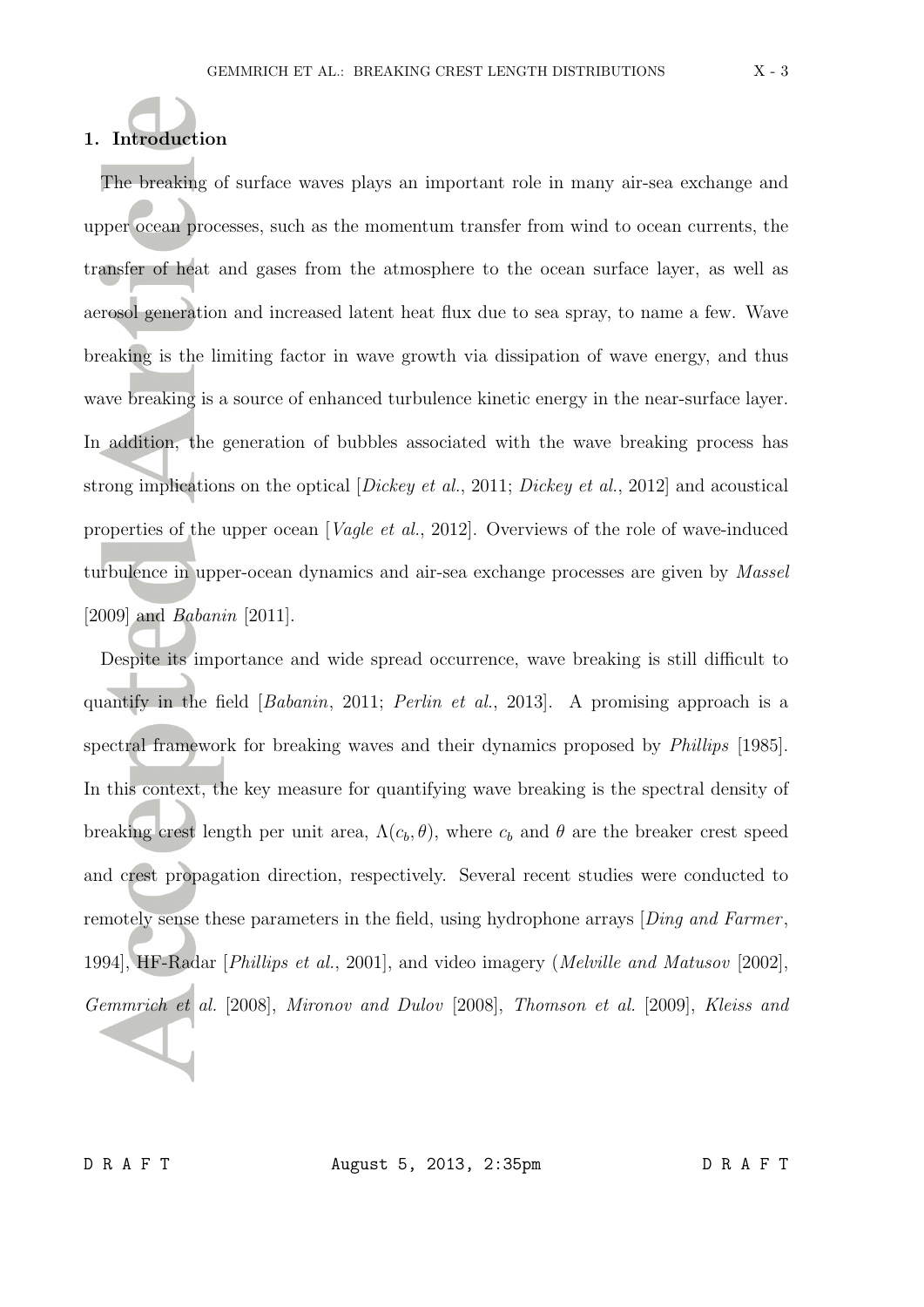*Melville.* [2010]), although not all of these studies provided the full set of parameters to estimate  $\Lambda(c_b, \theta)$ .

Various moments of  $\Lambda(c_b, \theta)$  can be used to estimate a number of key air-sea interfacial properties, including the mean total length of breaking crests per unit area

$$
L = \int \Lambda(c_b, \theta) c_b \, dc_b \, d\theta,\tag{1}
$$

the rate of surface overturning, which is equivalent to the rate of breaking waves moving past a fixed point,

$$
R = \int c_b \Lambda(c_b, \theta) c_b d c_b d \theta, \qquad (2)
$$

the momentum flux from waves to currents

$$
M = b_{\text{eff}} \rho g^{-1} \int c_b^4 \Lambda(c_b, \theta) c_b d c_b d\theta,
$$
\n(3)

the upper ocean dissipation rate due to wave breaking at a specific scale

$$
\varepsilon(c_b) = b(c_b) \rho g^{-1} c_b^5 \Lambda(c_b), \qquad (4)
$$

where

$$
\Lambda(c_b) = \int \Lambda(c_b, \theta) c_b \, dc_b \, d\theta,\tag{5}
$$

and the total dissipation rate due to wave breaking

$$
E = b_{\text{eff}} \rho g^{-1} \int c_b^5 \Lambda(c_b, \theta) c_b d c_b d\theta, \qquad (6)
$$

D R A F T August 5, 2013, 2:35pm D R A F T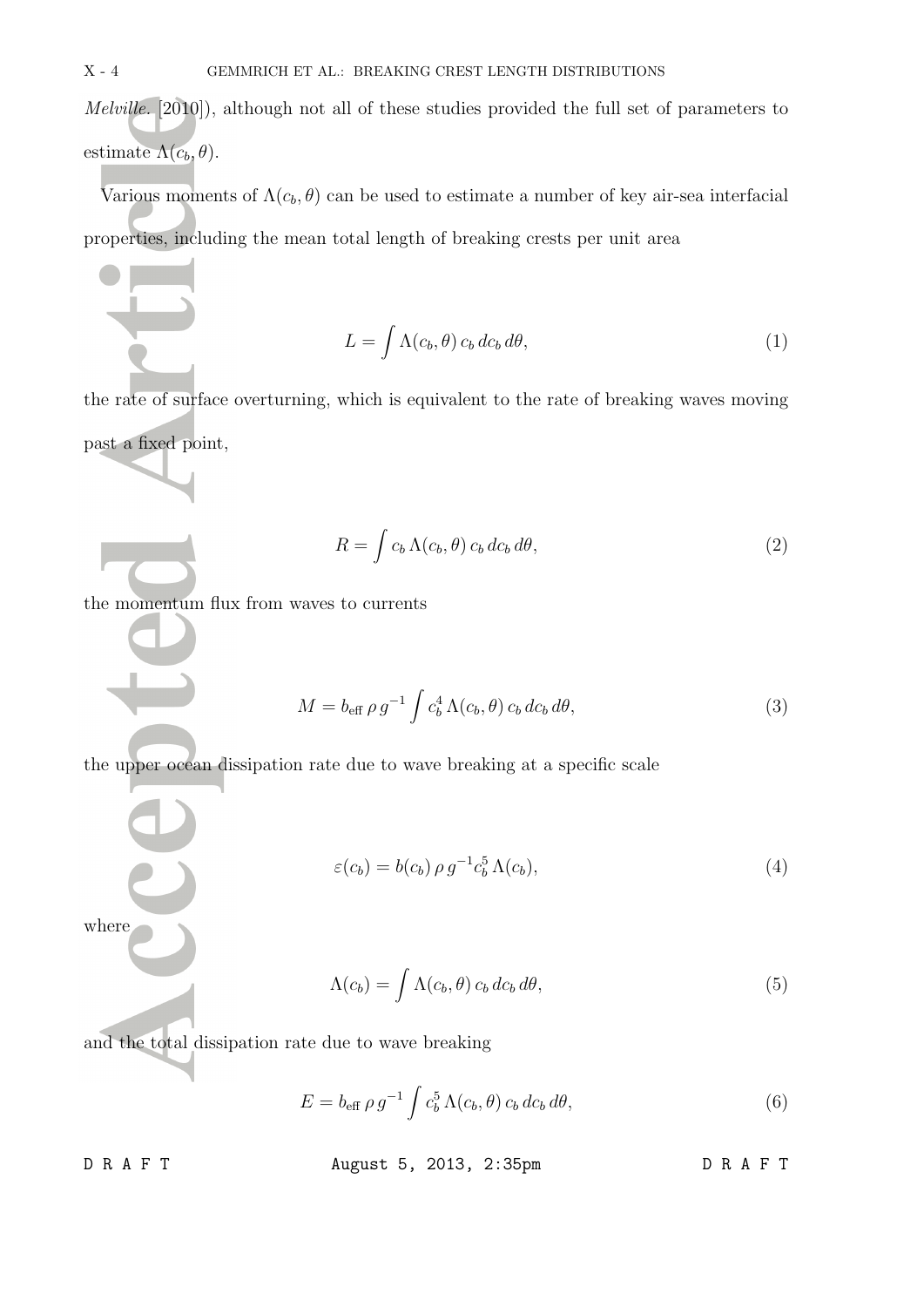where *g* is the gravitational acceleration,  $\rho$  is the density of water, and  $b_{\text{eff}}$  is a nondimensional factor. We call  $b_{\text{eff}}$  the *effective breaking strength parameter* and it represents a weighted average of the spectrally resolved, but so far unknown  $b(c_h)$ .

Laboratory studies have shown that breaking crests travel measurably more slowly than the corresponding unbroken waves from which they evolve (*e.g.* [*Rapp and Melville*, 1990]; [*Stansell and MacFarlane*, 2002]), and it was proposed that  $c_b = \alpha c$ , where  $\alpha$  was estimated to lie in the range 0.7-0.9 in these laboratory studies of idealized 2D wave packets. Notwithstanding this complication, the  $\Lambda(c_b, \theta)$  distribution is emerging as a useful spectral description of wave-breaking kinematics, and has potential extension to wave-breaking dynamics. Here we analyze the variability of breaking crest length distributions based on data obtained at two contrasting ocean sites, and their relation to near-surface turbulence for one data set.

# **2. Observations**

The two experiments were conducted from aboard *R/P FLIP* and took place in September 2008 in the Santa Barbara Channel (SBC) and in September 2009 south of the Hawaiian Islands (HI). As part of the RaDyO field program [*Dickey et al.*, 2012] we obtained a suite of wave field observations, turbulence measurements and air-sea fluxes. Details on the instrumentation and environmental conditions are given in *Zappa et al.* [2012]. In particular, data from two scanning lidars and a sonic anemometer mounted on the starboard boom of *R/P FLIP* yielded significant wave height *H<sup>s</sup>* and atmospheric friction velocity  $u_*$ , respectively. Relevant time series of  $H_s$  and  $u_*$  are shown in Fig.7a, c.

Here we focus on video imagery obtained from two digital video cameras with 1024 x 1360 resolution, 12-bit digitization depth and 20 Hz frame rate. These cameras were used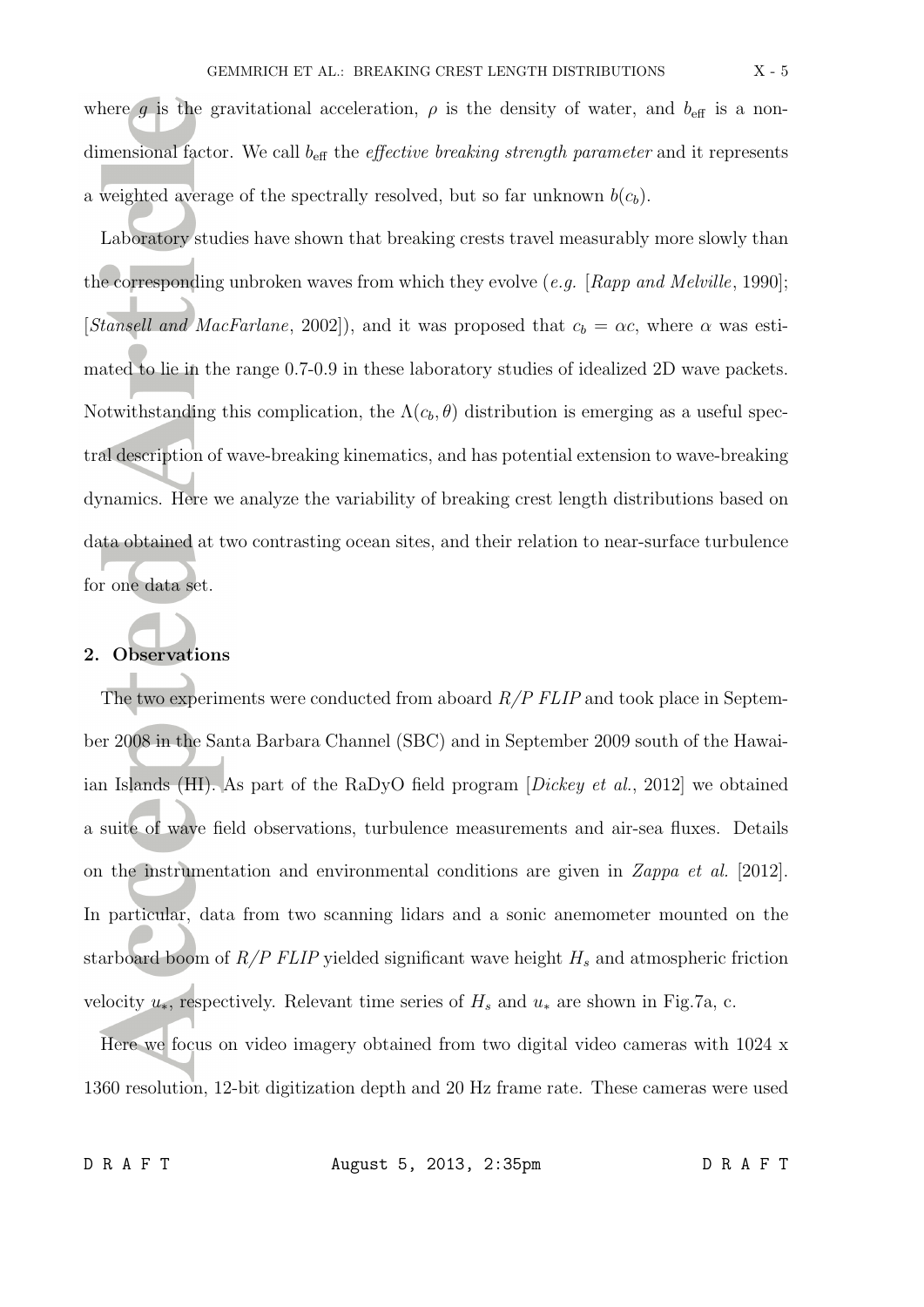to observe wave breaking and whitecaps. A small field of view camera was mounted on *R/P FLIP* 's starboard boom, resulting in a field of view of roughly 10 m by 15 m. A second camera was deployed from the crow's nest at 26 m above sea level, yielding a field of view of roughly 100 m by 200 m to record larger scale breaking events.. These two cameras were recording simultaneously, usually for 30 minutes of each hour if the light conditions were favourable.

Overall, 37 hours of data were recorded during the SBC experiment on September 14 - 23, 2008 and 20 hours of data were recorded during the experiment off Hawaii on September 4 - 11, 2009.

*In situ* observations of the near-surface turbulence field were obtained during the Hawaii experiment with a set of three 2 MHz single beam Doppler sonars (Dopbeam, Sontek) mounted on a surface float tethered between the starboard and center booms of *R/P FLIP* [*Vagle et al.*, 2012].

The Dopbeams acquired radial velocity with high spatial  $(6 \times 10^{-3} \text{ m})$  and temporal (20Hz) resolution, along a profile from the free surface to 0.7 m and from 1.04 m to 1.75 m depths. Profiles of turbulence kinetic energy dissipation rate  $\varepsilon(z, t)$  are estimated from the velocity profiles, based on centered second order structure functions [*Gemmrich*, 2010; *Vagle et al.*, 2012]. The dissipation rate profiles are integrated in space and averaged over several minutes to obtain a robust estimate of the total energy dissipation rate in the upper water column:

$$
E_{dis} = \left\langle \int_{z_2}^{0} \varepsilon(z, t) dz \right\rangle \tag{7}
$$

where  $z_2 = -1.75 \,\mathrm{m}$  and  $\langle \rangle$  represents the mean over 500 s .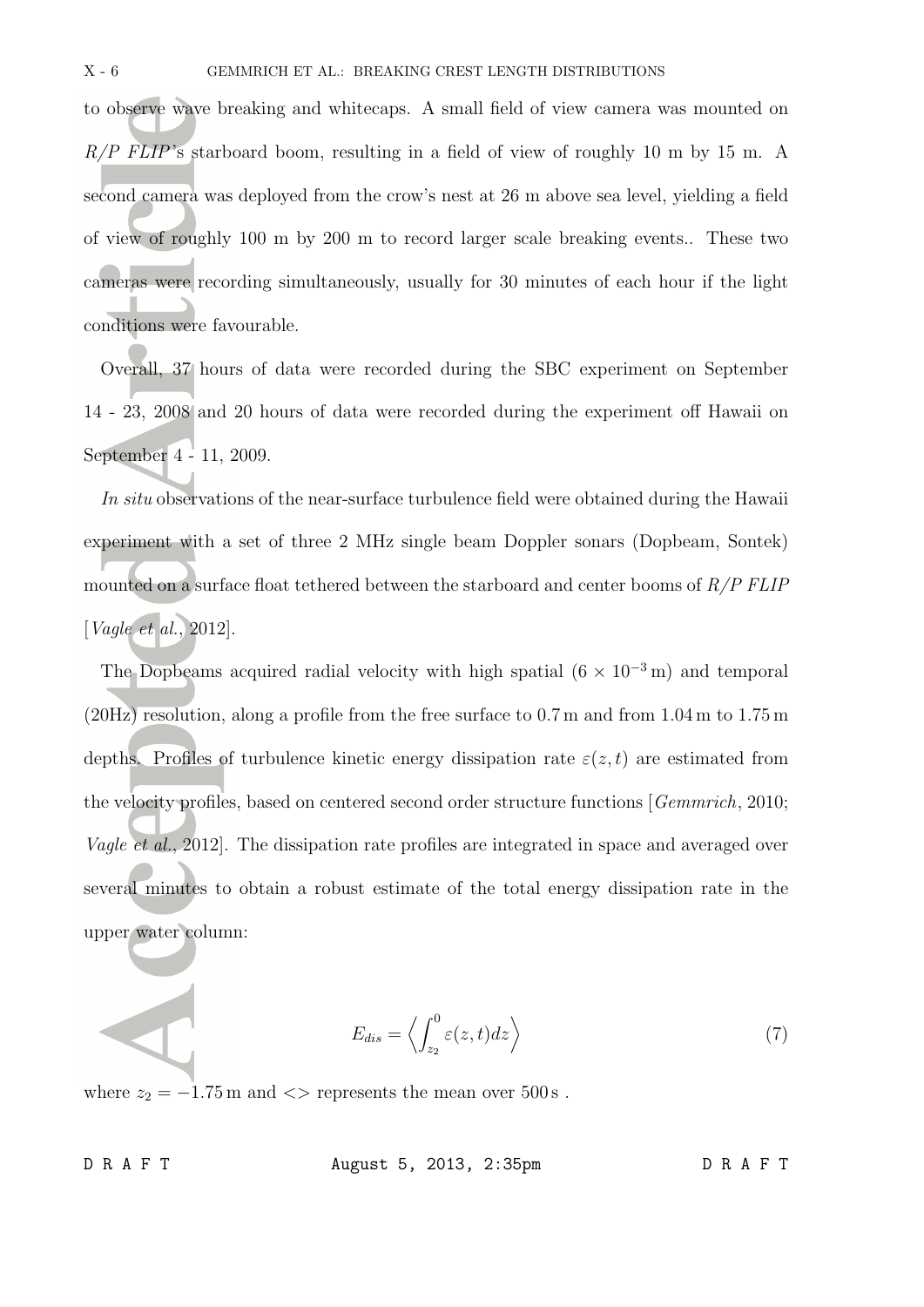#### **3. Breaking crest speed**

Following the *Phillips* [1985] framework, the scale of a breaking wave is ideally specified by its wave number, which can be difficult to measure in the field. Phillips proposed using the breaker velocity as a surrogate, where he assumed the breaker velocity matches the phase velocity of the underlying wave that is breaking. The deep water dispersion relation then allows transforming measured breaking crest length spectral distributions observed as a function of breaker velocity to the wavenumber domain via the dispersion relation. However, ocean breaking waves are unsteady and the speed of a breaking crest slows down with time [*Gemmrich et al.*, 2008; *Kleiss and Melville*, 2011]. Thus, the spatial scale of the wave can only be determined accurately from the *initial* breaker velocity and not from the time-varying breaker velocity. Furthermore, due to a crest slowdown effect associated with wave group bandwidth and nonlinearity, the equivalent linear phase speed *c* is slightly higher than the propagation speed  $c<sub>b</sub>$  of the breaking crest,  $c = \alpha^{-1}c_b$ . The exact value of the scaling factor  $\alpha$  is not known as yet, although it is generally taken in the range  $0.7 < \alpha < 0.9$  [*Gemmrich et al.*, 2008]. Therefore, we present the following analysis in terms of  $c<sub>b</sub>$ . Pending future determination of  $\alpha$ , our results can then be converted into true phase velocities and then into the wavenumber domain.

#### **4. Methodology**

Our automated analysis of the video imagery extracts the propagation speed  $c<sub>b</sub>$ , the propagation direction  $\theta$  and the length of the breaking segments  $L$  for each individual breaking event. The extraction of these breaking crest parameters follows the methodology described in detail in *Gemmrich et al.* [2008], and is briefly summarized here. The breaking crest length is extracted from binary images generated from the difference be-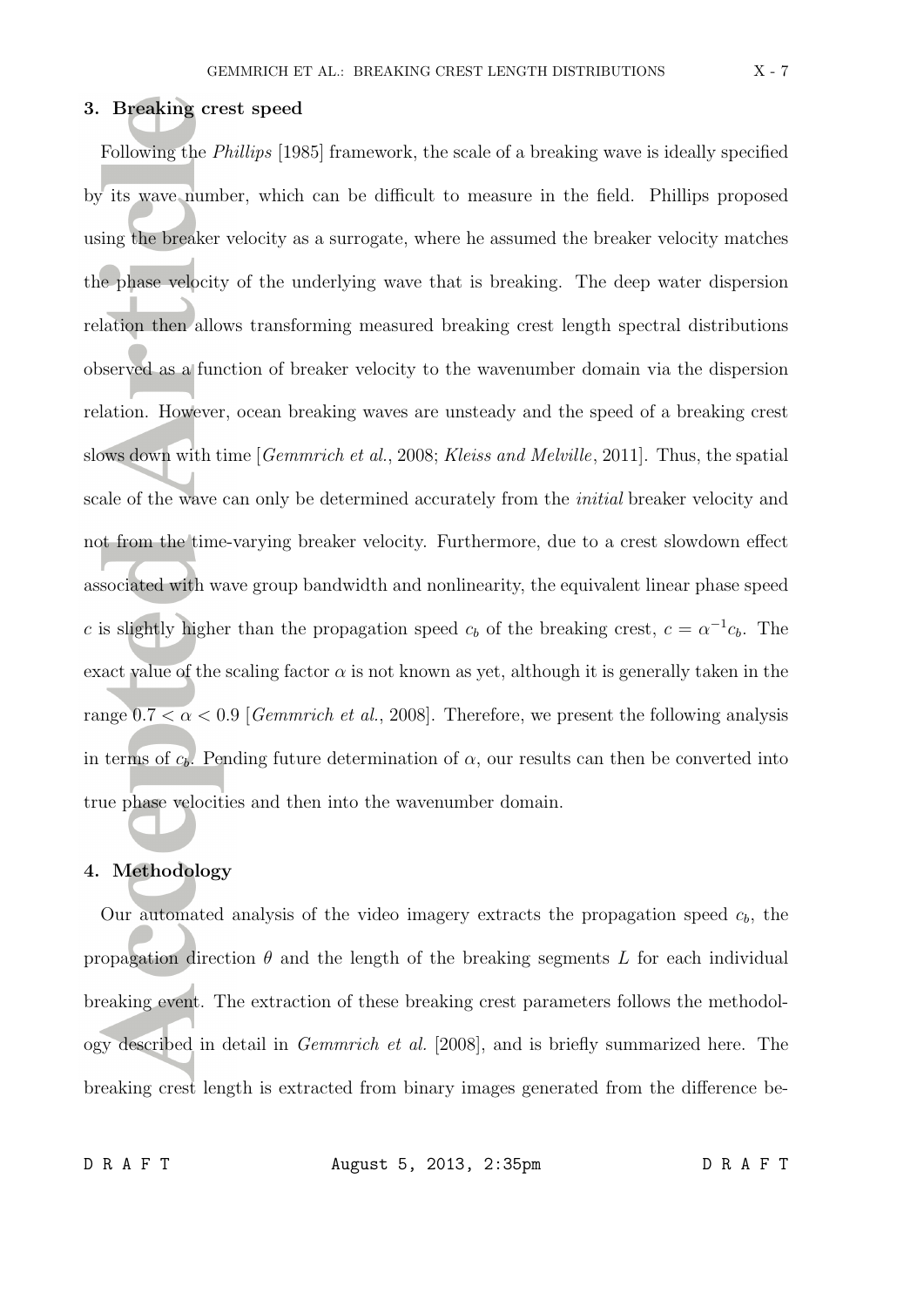tween successive images. In these differential images, the forward edge of a breaking crest results in a strong positive signal, and stationary features as well as the bulk of a whitecap are eliminated.

Next, each breaking crest is treated as an image object and its centroid location, major and minor axis length and orientation are recorded onto a file. Occasionally, the thresholding mechanism splits a single whitecap edge into several objects. Neighbouring objects with similar orientation and propagation properties are combined into single objects. However, treating these segments as individual breaking events will result in the same breaking crest length distribution as processing the re-combined objects.

Tracking the location of the object centroid across subsequent images provides the propagation speed and orientation of breaking crests. Generally, the observed speed is highest at the beginning of a breaking event. The average evolution of the propagation speed is given in Fig.1, where *c* is normalized by the initial speed *cini* of a particular event. Speed values fluctuate during the evolution of the event, most likely due to measurement uncertainties, so that the initial speed does not always collapse with the first data point. To smooth out these fluctuations, we calculate a least square linear fit of the first half of the velocity estimates and evaluate it at  $t = 0$ . This calculated initial speed is then assigned to be the characteristic breaking crest speed  $c<sub>b</sub>$  of an individual event. The speed of breaking crests that originate upstream from the camera field of view and propagate into the image will necessarily be underestimated. However, for the large field of view camera these events contribute only a small fraction of the total number of events and the introduced error in the speed distribution is small.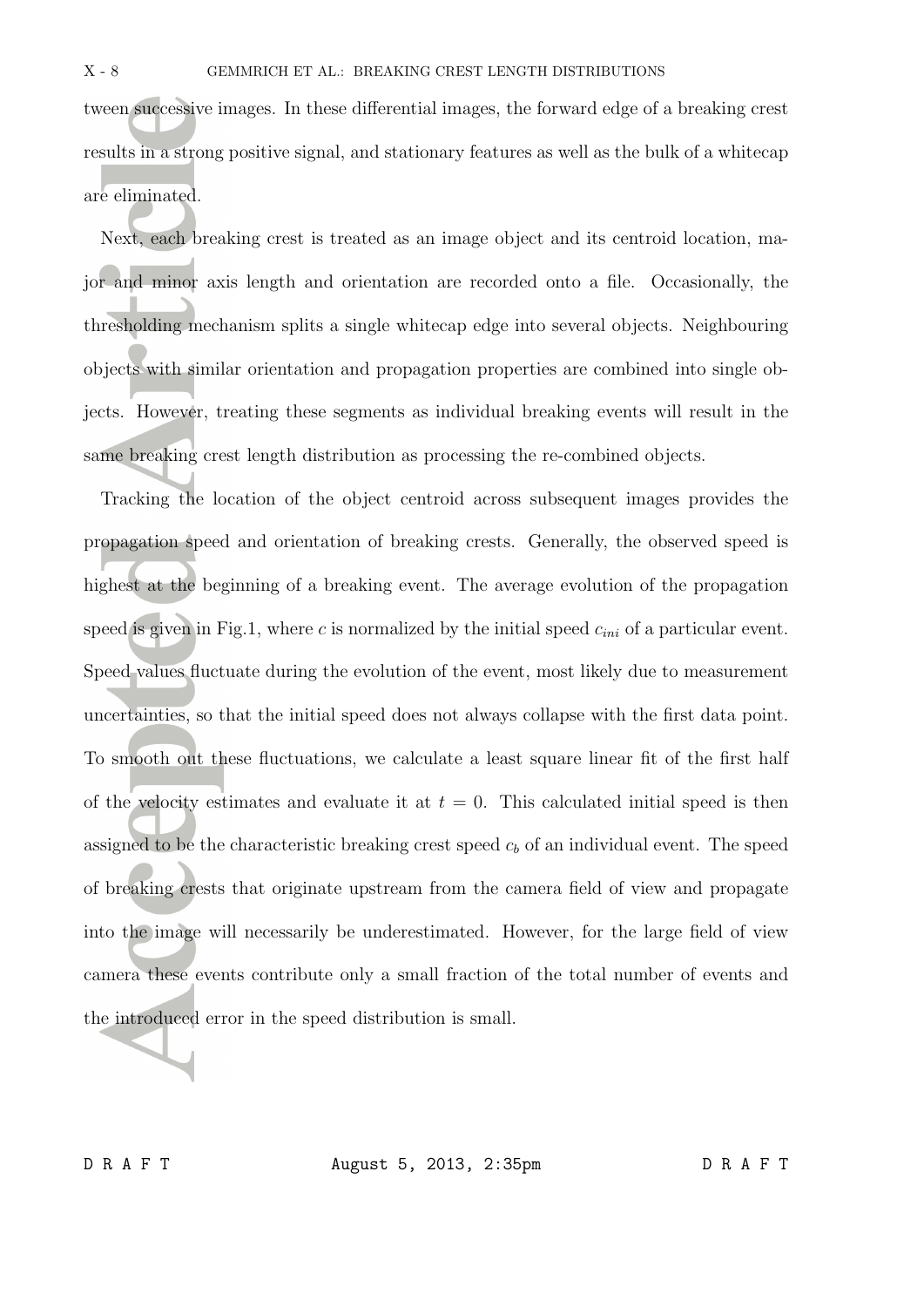For long waves, the whitecap displacement velocity represents the true whitecap propagation, *i.e.* the nonlinear phase velocity of the breaking wave [*Gemmrich et al.*, 2008]. The whitecap displacement velocity can be modified by advection, where the advection velocity  $\mathbf{v}_{adv} = \mathbf{v}_{orb} + \mathbf{U}$  is a combination of surface currents **U** and the orbital motion  $|v_{orb}| \approx a \omega$ , of underlying longer waves with long wave amplitude *a* and frequency  $\omega$ [*Gemmrich et al.*, 2008]. Breaking crests of shorter waves riding on longer waves will be advected by the orbital motion of underlying long waves. Typically, the maximum orbital advection speeds are 0*.*9 ms*−*<sup>1</sup> for the Santa Barbara Channel experiment and 1*.*2 ms*−*<sup>1</sup> for the Hawaii data set. The maximum advection due to orbital motions occurs at the crest of the long wave and only if the propagation direction of long waves and breaking short waves are aligned [ $Gemmrich et al., 2008$ ]. Surface currents in SBC were  $U = 0.23(\pm 0.09) \,\text{m}\,\text{s}^{-1}$ , propagating towards 113*<sup>o</sup>±*50*<sup>o</sup>* . During HI, based on visual observations, surface currents relative to the drifting *R/P FLIP* were weaker than in SBC. While short wave breaking events often occur near the crest of the longer waves, their propagation directions are not

necessarily aligned. Thus, on average  $|v_{adv}| < 1 \,\text{ms}^{-1}$  for short waves, and  $|v_{adv}| \ll 1 \,\text{ms}^{-1}$ for waves at intermediate scales [*Gemmrich et al.*, 2008].

The breaking crest length distributions  $\Lambda(c)$  for a given speed range  $(c, c + \Delta c)$  are calculated, following *Gemmrich et al.* [2008], as the summation of breaking crest length segments over all events, normalized by the total area of the field of view *A* and the total observation time *T*

$$
\Lambda(c) = \sum L_{br} t_{br} / (T A \Delta c) \tag{8}
$$

August 5, 2013, 2:35pm D R A F T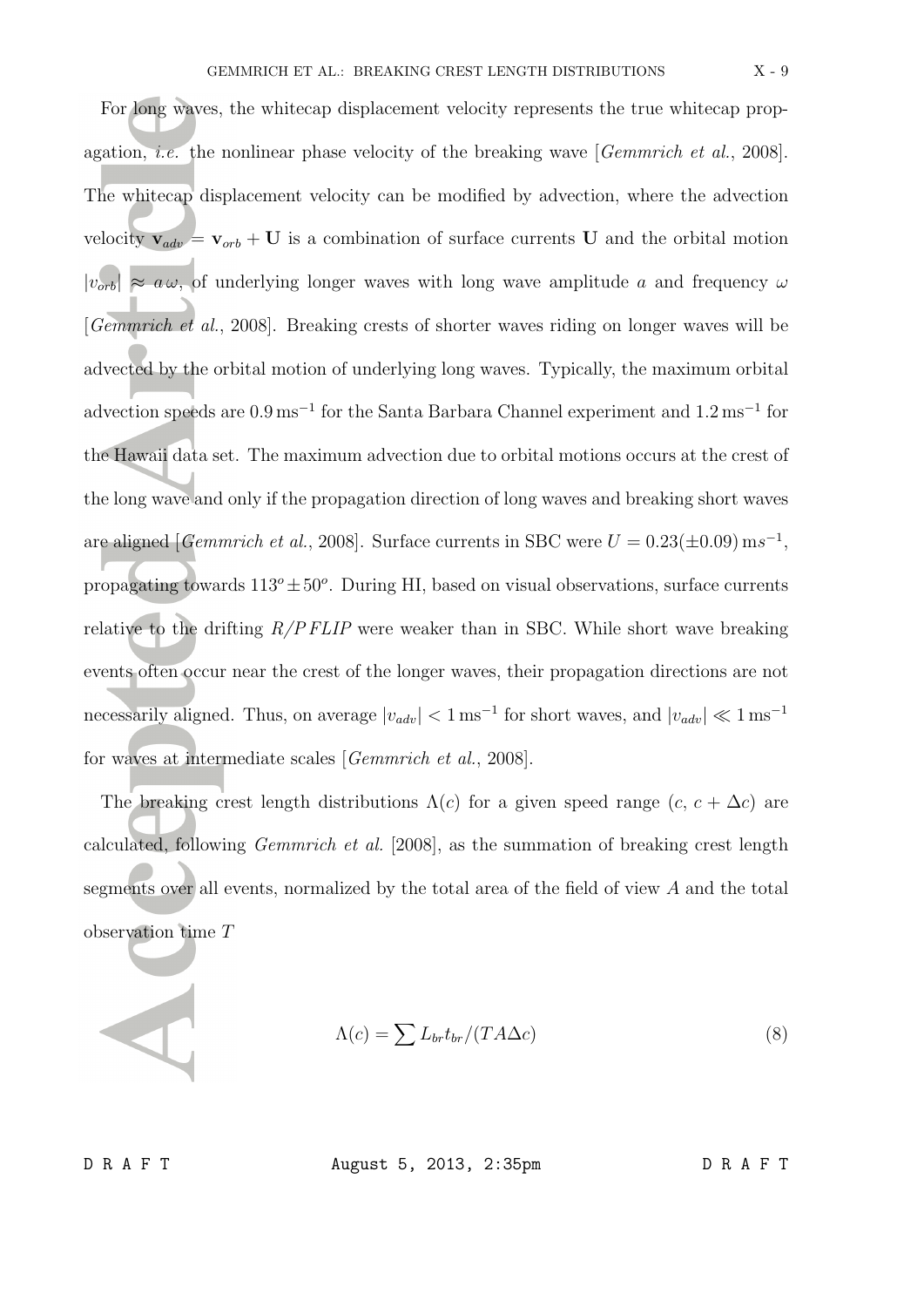where  $t_{br}$  and  $L_{br}$  are the duration and characteristic breaking segment length of individual events, respectively. The length of a breaking crest is evolving during the active breaking period, first increasing and then decreasing [*Kleiss and Melville*, 2011], and we take the mean value over  $t_{br}$  as the representative length scale  $L_{br}$  for that breaking event. Note, *Gemmrich et al.* [2008] used the maximum length of individual breaking segments which yields  $\approx 30\%$  overestimation of  $\Lambda(c_b)$ , when compared to the values reported here.

#### **5. Properties of breaking crest lengths**

The distributions of the breaking crest parameters (propagation speed *cb*, the propagation direction  $\theta$  and the length of the breaking segments  $L$ ) depend on the wave field and are given in Fig.2. Generally, the distributions obtained from the small field of view (FOV) camera are in good agreement with the distributions obtained from the larger FOV data set. However, the distributions of speed and length clearly show the cut-off of larger values inherent in the spatial limits of the small field of view.

The most commonly observed length of breaking crest segments is in the 1 m *−* 2 m range for both the SBC and HI data sets. The maximum length is more than 15 m in the Santa Barbara channel, but significantly less off Hawaii.

Visual observations from aboard *R/P FLIP* as well as ENVISAT SAR images (Sep. 20, 2008) indicate two roughly unidirectional wave systems at  $\approx 120^o$  to each other dominated the wave field at the experimental site in SBC: wind waves approaching from the west and southerly swell, being refracted by the islands to propagate towards NNW. This resulted in fairly long-crested waves and is reflected in the length distribution of the breaking crest segments and the asymmetric distribution of breaking crest propagation directions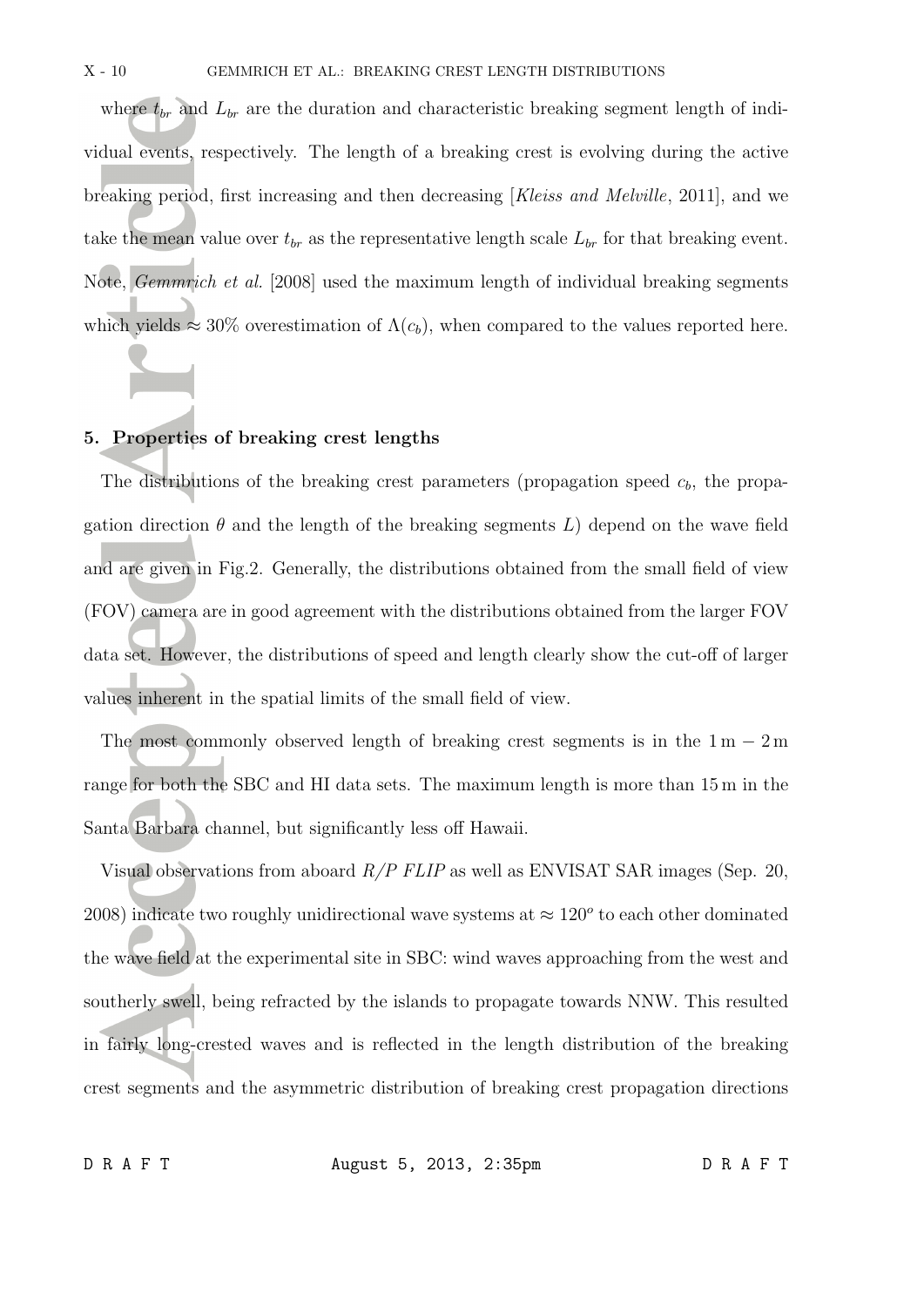*θ*. During the Hawaii experiment, the wave field had a broad directional distribution, and the resulting short-crestedness can be seen in the reduced number of long breaking segments and the symmetric and somewhat flatter *θ*-distribution.

#### **6. Breaking crest length distributions**

Results on the breaking crest length distribution  $\Lambda(c_b)$  for the two experiments are given in Fig.3. A key feature of all observed  $\Lambda(c_b)$  distributions at both experimental sites is a maximum at short-to-intermediate wave scales. The location of this maximum, which specifies the scale of the largest contribution of breaking crests, increases with wave age, however there is no clear dependence on wave age of the magnitude of this maximum.

Wind speed and wave field parameters covered a much broader range during the Santa Barbara Channel experiment compared to the experiment in the central Pacific Ocean south of Hawaii. These differences in the dynamic range of forcing parameters are directly reflected in the dynamic range of the breaking crest length distributions. At intermediate scales, *i.e.*  $3 m/s \leq c_b \leq 5 m/s$ , the A-distributions span almost two orders of magnitude in SBC, but only a factor  $\approx$  5 in HI. The maximum levels of  $\Lambda(c_b)$  are comparable between the two experiments, but the overall mean level of  $\Lambda(c_b)$  is larger in HI. The exponent of the Λ(*cb*) curves for higher *c*-values fluctuates about the *Phillips* [1985] canonical form  $\Lambda(c_b) \propto c_b^{-6}$ , which will be discussed in detail below.

The normalized fifth moment of the breaking crest length distributions is given in Fig.4. The fifth moment of the  $\Lambda(c_b)$  distribution is related to the spectral energy dissipation rate  $\varepsilon(c_b)$  given in Eqn.(4). However, the transition from the kinematic quantity of the crest length distribution to the dynamics of energy dissipation rate requires knowledge of the breaking strength parameter  $b(c_b)$ . Estimates of the spectrally resolved breaking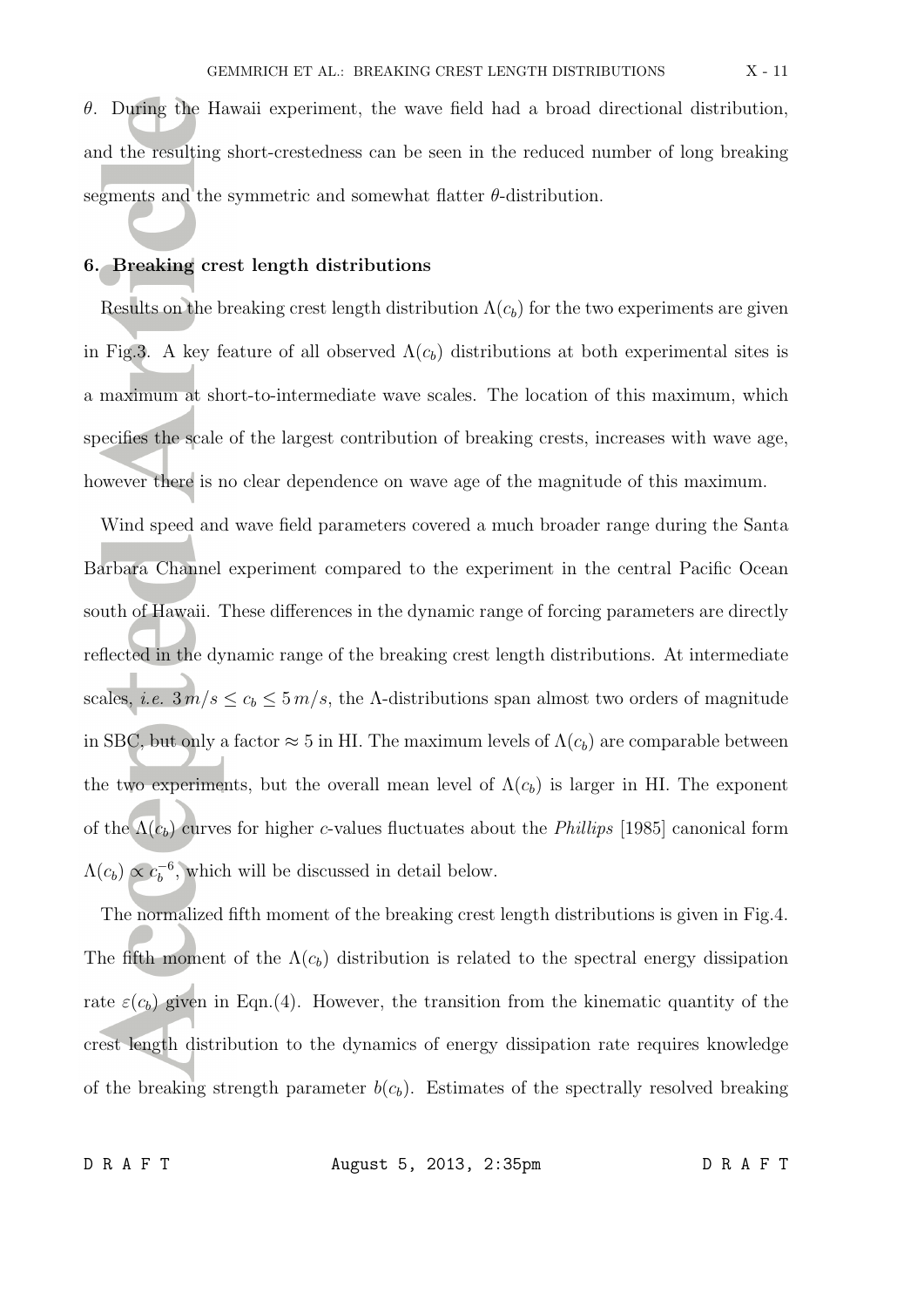strength parameter are only starting to become available and all previous studies based on field data report the scale-integrated value  $b_{\text{eff}}$ . Reported values of  $b_{\text{eff}}$  from different experiments span more than 3 orders of magnitude between these experiments, from <sup>3</sup>*×*10*−*<sup>5</sup> to 7*×*10*−*<sup>2</sup> [*Melville and Matusov*, 2002; *Gemmrich et al.*, 2008; *Thomson et al.*, 2009]. Note, the Λ-distributions given in *Melville and Matusov* [2002] yield unrealistically low breaking rates and therefore the value  $b_{\text{eff}} = 7 \times 10^{-2}$  is likely too high due to the bias in the breaking crest length distributions. Recent work by *Romero et al.* [2012] suggests that approximating  $b(c_b)$  by a uniform level, independent of  $c_b$ , is a reasonable approach, at least for wave scales shorter than the dominant waves.

The relative importance of energy dissipation rate across the wave spectrum is

$$
\varepsilon_{norm}(c_b) = \frac{b(c_b) c_b^5 \Lambda(c_b)}{max[b(c_b) c_b^5 \Lambda(c_b)]}
$$
\n(9)

Thus, for the approximation that *b* is only a function of the environmental conditions and is nearly independent of the wave scale, Fig.4 represents the relative importance of energy dissipation rate across the wave spectrum  $\varepsilon(c_b)/\varepsilon_{max}$ .

There are some noteworthy differences in the shape of breaking crest length distributions of the two data sets, likely associated with different development stages of the wave field. We calculate average distributions from 24 SBC runs with  $c_p/u_* \leq 25$ , characterizing growing seas, and from 14 HI runs with  $c_p/u_* \geq 45$ , characterizing mature seas (Fig.5). There were no comparably mature sea states from the SBC data set to include. In growing seas breaking spans the entire spectrum from dominant waves to scales associated with  $0.1c_p$ , whereas in mature seas no breaking is observed at scales larger than those corresponding to 0*.*6*cp*. Similarly, the strongest dissipation rate occurs at small-to-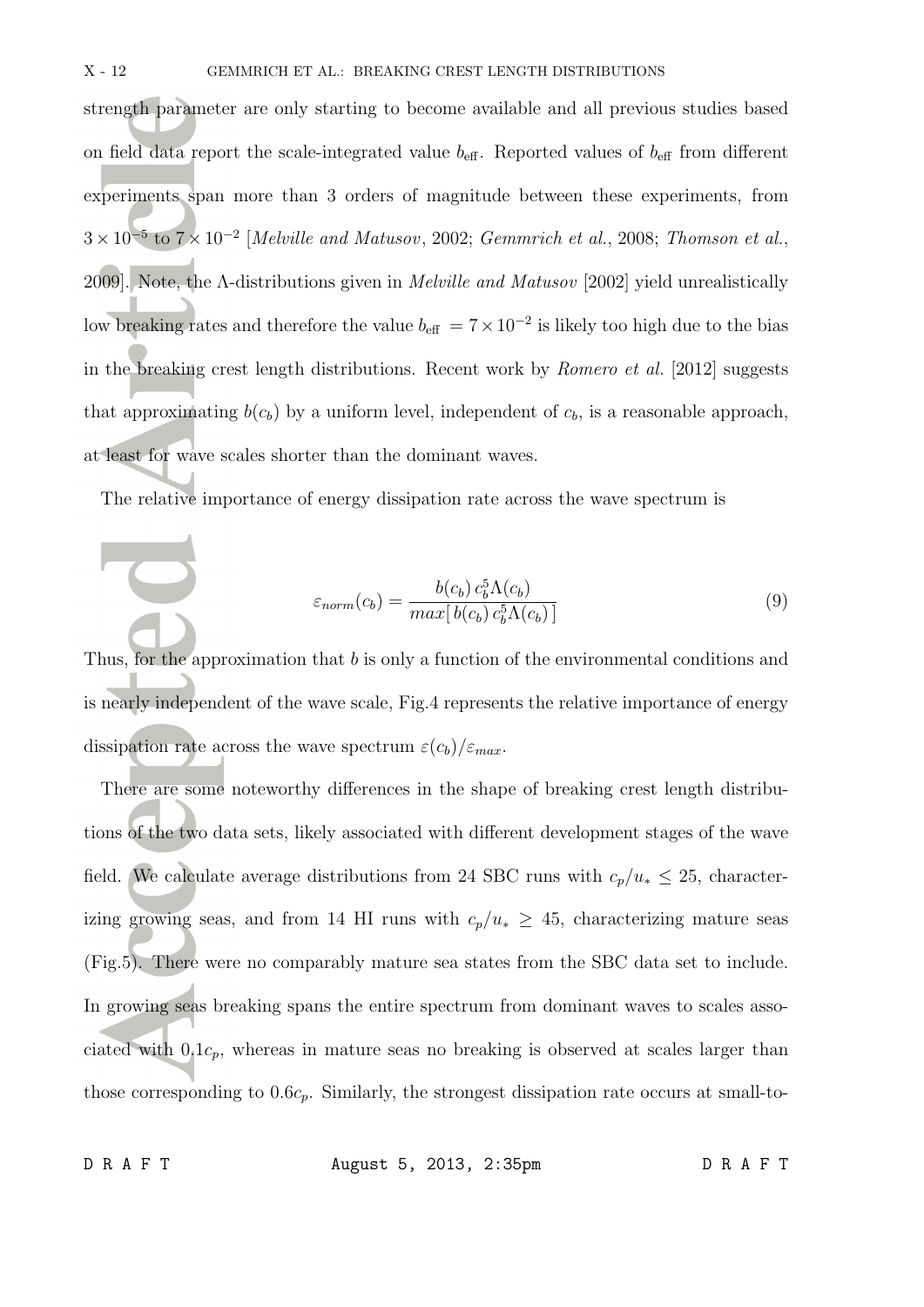intermediate scales in the mature sea, but at the large wave scale in the developing sea. Despite the fact that breaking in mature seas is concentrated over a smaller spectral band than in growing seas, the total dissipation rate in the mature seas is about three times higher.

Interestingly, the momentum flux  $\tau = \rho_{air} u^2_*$ *∗* in the air surface boundary layer, where  $\rho_{air}$  is the density of air, is also three time higher in HI compared to SBC. Since the energy input into the wave field  $E_{in} = c_{\text{eff}} \tau$ , where  $c_{\text{eff}}$  is an effective phase speed [*Gemmrich et al.*, 1994], nearly balances the energy dissipation, we conclude that the effective phase speed  $c_{\text{eff}}$  does not vary significantly between the two experimental conditions.

The overview of all individual runs indicates the dominant scale of energy dissipation shifting towards smaller scales as the wave field develops (Fig.4). Indeed, a more detailed analysis of the dominant scale of the energy dissipation  $\Gamma_p = c_b(\varepsilon_{max})/c_p$  confirms this behaviour (Fig.6). In young seas the strongest dissipation rate occurs close to the scale of the dominant waves. However, in more developed seas the energy dissipation rate peaks at short-to-intermediate scales, with rapid decrease towards shorter and longer waves. The combined SBC and HI data show the trend of decreasing dominant dissipation scale Γ*<sup>p</sup>* with increasing wave age, unlike the total dissipation rate.

The breaking rate *R* is a purely kinematic quantity given by the first moment of  $\Lambda(c_b)$ (Eqn. 2). In both experiments the breaking rate follows the fluctuations of the wind forcing on individual days, *i.e.* the set-up of a land-sea breeze system with strongly increasing winds during the day in SBC, and slightly decreasing wind speeds in the afternoon in HI [*Zappa et al.*, 2012]. In SBC, the breaking rate increased from  $R \approx 15 \text{ h}^{-1}$  to  $R \approx 80 - 100$  h<sup>−1</sup> (Fig.7a). In HI, breaking rates were generally higher, up to  $R \approx 150$  h<sup>−1</sup>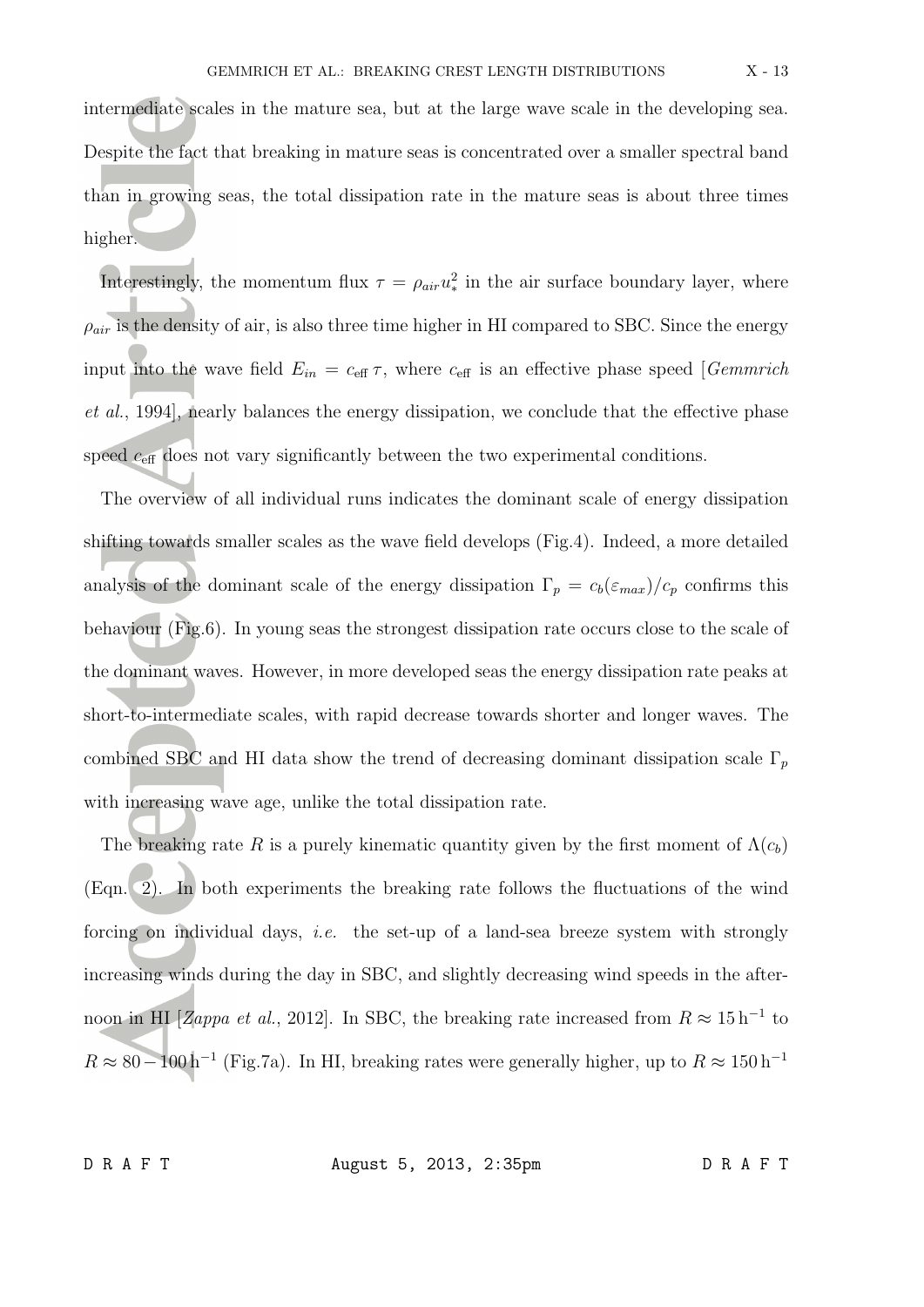in the late morning, decreasing to  $R \approx 100 \,\mathrm{h}^{-1}$  in the late afternoon (Fig.7b). For individual records within a given day in HI, as well as for the daily average, the breaking rate is inversely correlated with wave age. However, on different days similar wave age values can be associated with breaking rates differing by 50% or more. Similarly, while there is a general tendency of higher breaking rates during conditions of stronger wind forcing, the breaking rate clearly cannot be derived from wind speed alone.

#### **7. Discussion**

As a first approximation  $E/b<sub>eff</sub>$ , the total dissipation rate, E, scaled by the effective breaking strength parameter,  $b_{\text{eff}}$  (*i.e.* integrated fifth moment of  $\Lambda$ ) increases roughly linearly with the breaking rate *R* (Fig.8). In particular, for conditions of infrequent breaking, *R <* 50 h*−*<sup>1</sup> , the relation between dissipation rate and breaking rate is rather close. These cases represent mainly older sea states in SBC, where the energy dissipation rate is concentrated in a narrow spectral band at scales much smaller than the dominant waves (Fig.4c). However, the highest breaking rates in SBC,  $R \approx 50 - 100 \,\mathrm{h}^{-1}$ , are associated with young seas and breaking across the entire wave spectrum, and the energy dissipation rates show up to *±*100% variability about the mean for similar breaking rates. The majority of the HI data follow the same trend as the SBC data for infrequent breaking, but at much higher breaking rates,  $R > 70 h^{-1}$ . At higher breaking rates  $R > 100 h^{-1}$  the relation between breaking rate and energy dissipation rate becomes more scattered, with *±*20% variability about the mean.

The slope of the  $\Lambda(c_b)$  distribution is a direct measure of the relative contribution of different wave scales to the kinematics of wave breaking, such as the overturning of the air-sea interface. Phillips' model [*Phillips*, 1985] predicts a  $\Lambda(c) \propto c^m$  dependence, where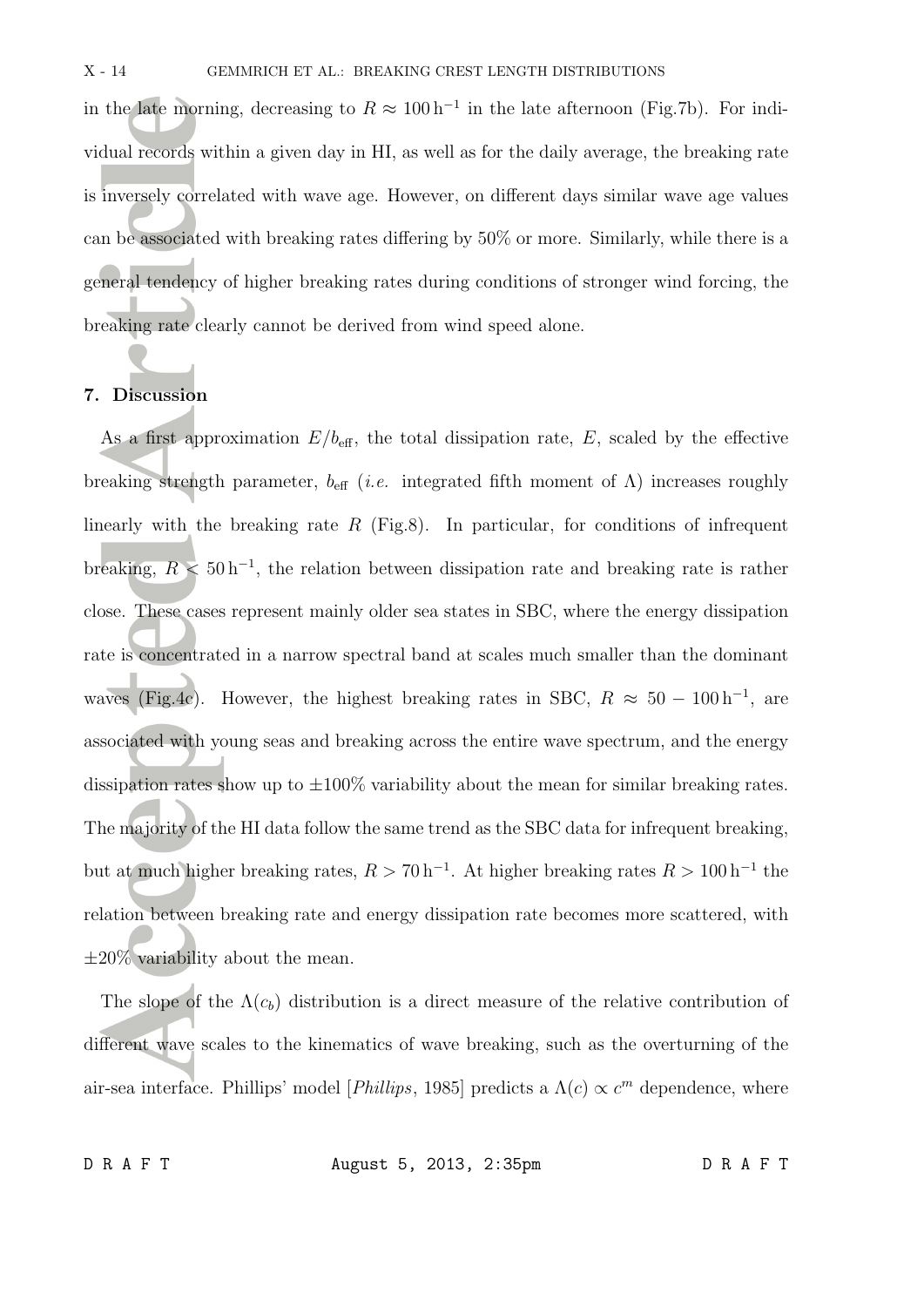$m = -6$  within the equilibrium range, *i.e.* for  $c_b \leq 0.7c_p$ . Here we calculate the exponent *m* of each  $\Lambda(c_b)$  distribution by a best power-law fit within the range  $c_1 < c_b \le c_2$ , where the lower bound  $c_1$  is the speed associated with the peak of  $\Lambda(c_b)$  and the upper bound is the largest resolved speed, or  $c_2 = 8 \,\mathrm{m\,s^{-1}}$ , whichever is less. (see Fig.3).

The fitted power law exponents of the distributions, *i.e.* the fitted power law exponents, span a very wide range: *−*9*.*7 *≤ m ≤ −*2*.*4 for the Santa Barbara Channel experiment, and a slightly narrower range *−*8*.*1 *≤ m ≤ −*3*.*4 during the Hawaii experiment. However, on average the exponent is  $m > -6$  at a 90% significance level, for both experiments. There is a general trend of decreasing *m*-values for increasing wave age (Fig.9). This trend is statistically significant at a 95% level, implying that larger-scale breakers become less frequent, and therefore less relevant to air-sea exchange processes, in older seas compared to younger seas. Only for the most developed seas in SBC ( $c_p/u_* \approx 40$ ) is the average exponent of the distribution similar to the canonical value  $m = -6$  (Fig.9).

The rate of breaking in a given sea state is a function of the normalized wave saturation which is given by

$$
\sigma(\omega) = 2g^{-2}\omega^5 S(\omega)/D(\omega),\tag{10}
$$

where  $D(\omega)$  is the directional spreading of the wave height spectrum  $S(\omega)$  [*Banner et al.*, 2002; *Gemmrich et al.*, 2008].

The spectral steepness of the wave field can be characterized by the weighted, bandaveraged saturation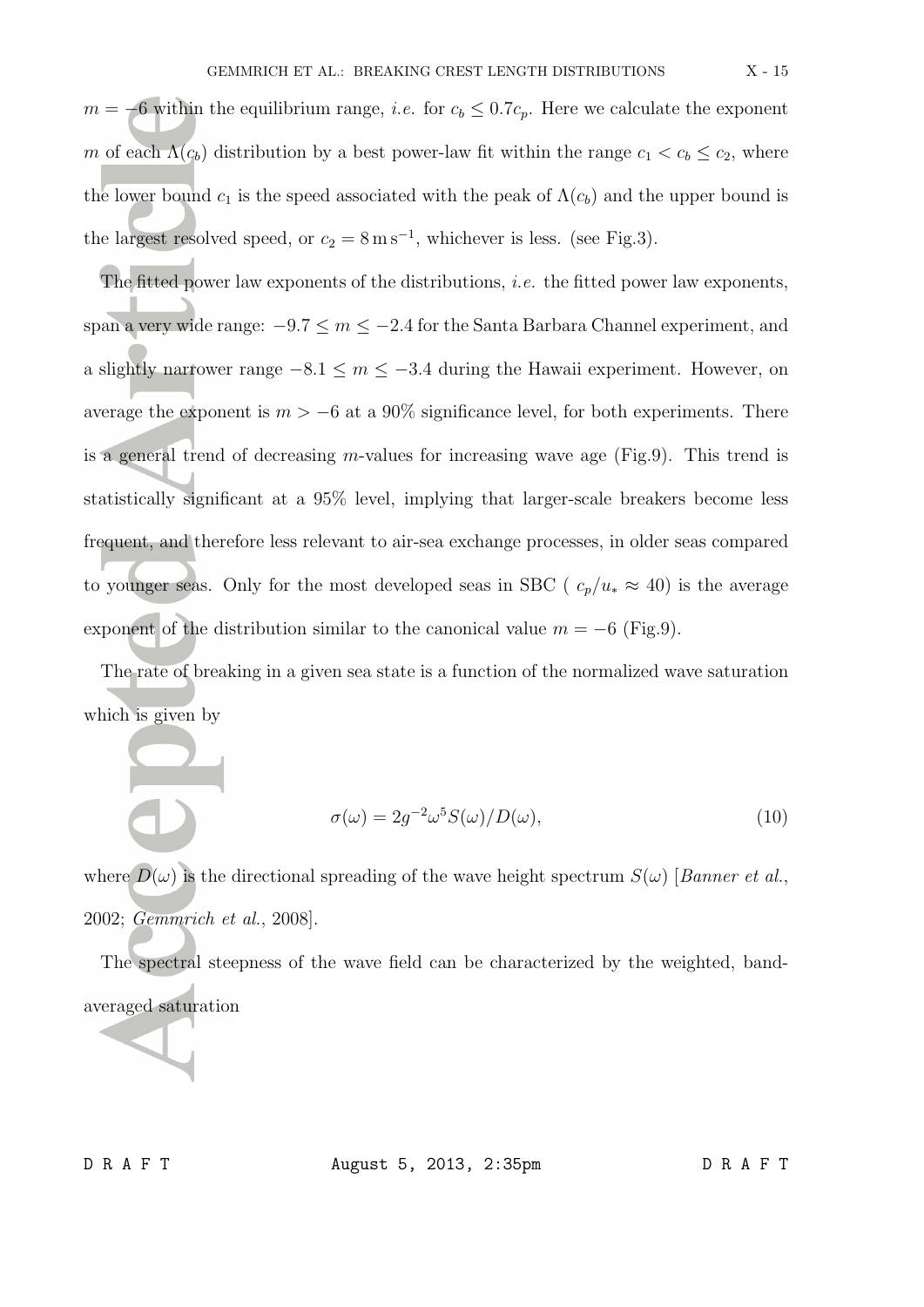$$
\sigma_b = \int_{\omega_p}^{4\omega_p} \omega^{-1} \sigma(\omega) d\omega, \qquad (11)
$$

and the total energy dissipation rate due to wave breaking has been shown to be a function of  $\sigma_b$  [*Gemmrich*, 2010]. Thus, it is likely that the exponent of the  $\Lambda$  distribution depends on mean saturation as well. There is some indication in our data (at a 70% significance level) that the distributions have a lower exponent for increasing saturation, *i.e.* increasing breaking frequency (Fig.10). The spectrally resolved saturation  $\sigma(\omega)$  is an increasing function of frequency for  $\omega > \omega_p$  [Banner et al., 2002; *Gemmrich et al.*, 2008]. Thus, at low overall saturation levels, only the highest frequencies surpass the threshold saturation level for the onset of breaking. With increasing saturation levels this cut-off frequency moves towards lower frequencies and longer wave scales will break as well. This is consistent with the observed increase in *m*.

Thus, the exponent of the breaking crest length distributions depends on the underlying wave field development, and for individual data sets can be evaluated via wave age or wave saturation. However, we find a consistent offset between the SBC and HI data sets. Distributions from the central Pacific have lower exponents and are confined to shorter wave lengths. We remark that our data sets cover only a limited range of wave developments and it would be desirable to have further observational confirmation of these dependences.

As mentioned above, the breaking strength parameter  $b_{\text{eff}}$  relates the fifth moment of  $\Lambda(c_b)$  to the energy dissipation rate (Eqn. 6). Hence, if an independent measure of the dissipation rate *Edis* is available, the effective breaking strength parameter may be estimated from  $b_{\text{eff}} = E_{dis}/(\rho g^{-1} \int c_b^5 \Lambda(c_b) dc_b)$ . *Gemmrich et al.* [2008] estimated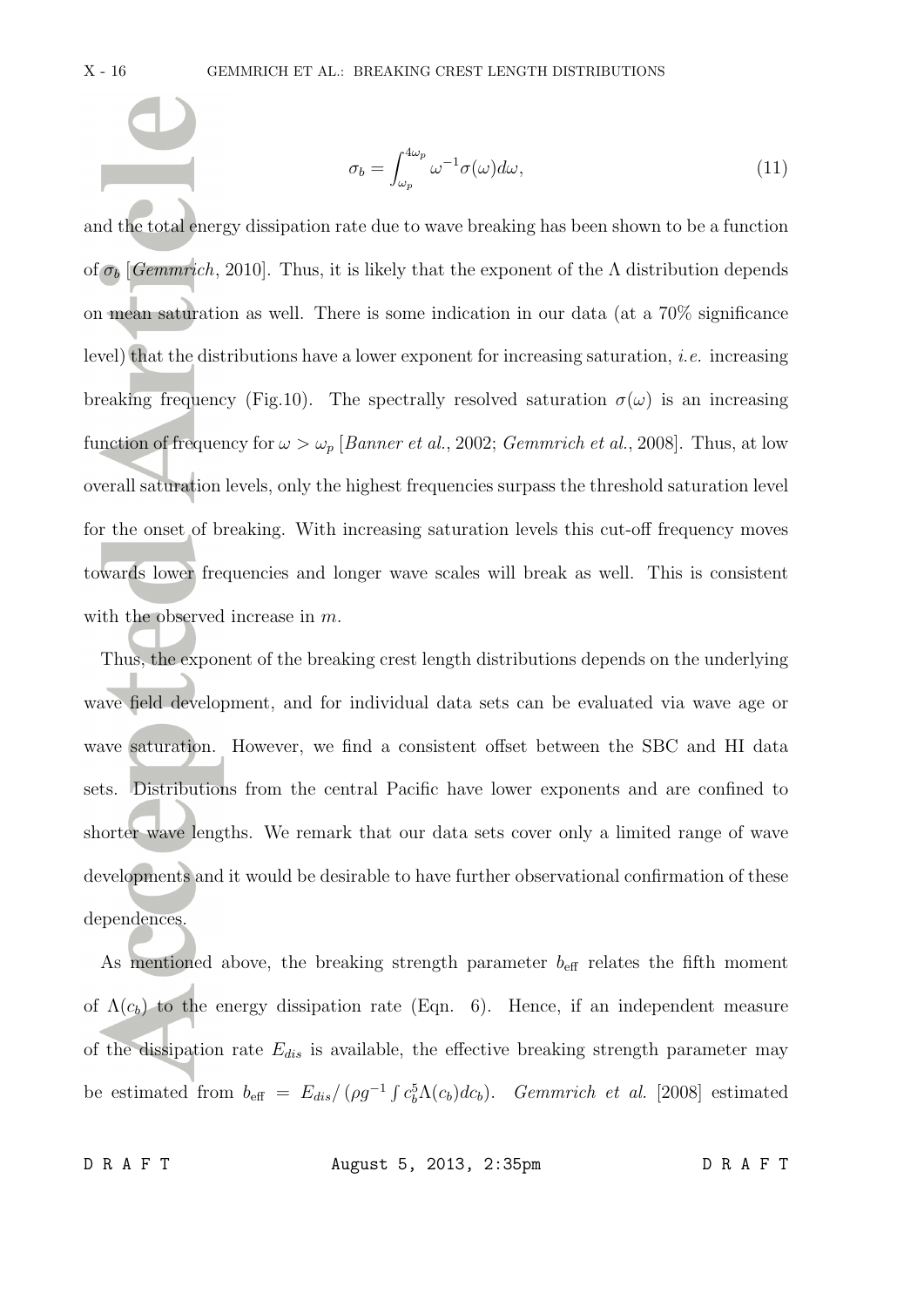$E_{dis} = c_{\text{eff}} \tau$  from the energy input into the wave field [*Gemmrich et al.*, 1994]. Here we use a more direct method based on *in-situ* dissipation rate measurements, similar to the approach in *Thomson et al.* [2009] and *Schwendeman et al.* [2013]. Dissipation rate estimates are available for most of the HI data period [*Vagle et al.*, 2012], but not for SBC. At intermediate turbulence levels the fifth moment scales linearly with dissipation rate (Fig.11), supporting the use of a scale-independent breaking strength parameter. At the highest dissipation levels observed, the increase of the fifth moment is less steep, which could indicate an increase in  $b_{\text{eff}}$ ; however there are too few data points at very low and at high turbulence levels to determine a conclusive functional dependence of the fifth moment, and thus of  $b_{\text{eff}}$ , on turbulence levels. For the limited range of wave ages observed at HI, the resulting value of the effective breaking strength parameter is  $b_{\text{eff}} = 4.2 \times 10^{-5} \pm 1.8 \times 10^{-5}$  (Fig.12).

## **8. Conclusion**

While the applicability of Phillips' concept of breaking crest length distributions to the estimation of wave energy dissipation still requires a deeper understanding of the breaking strength parameter, it is clear that the breaking crest length distributions are a valuable tool for the assessment of air-sea exchange processes associated with wave breaking. There is also increasing interest to add breaking wave predictions to operational wave forecast model products. Results such as those presented here are critical for validating such breaking wave spectral model predictions [*Banner and Morison*, 2010] before these products can be issued as part of forecast alerts.

Previous studies reporting breaking crest length distributions and breaking strength parameters were based on a variety of fundamentally different analysis methods and defi-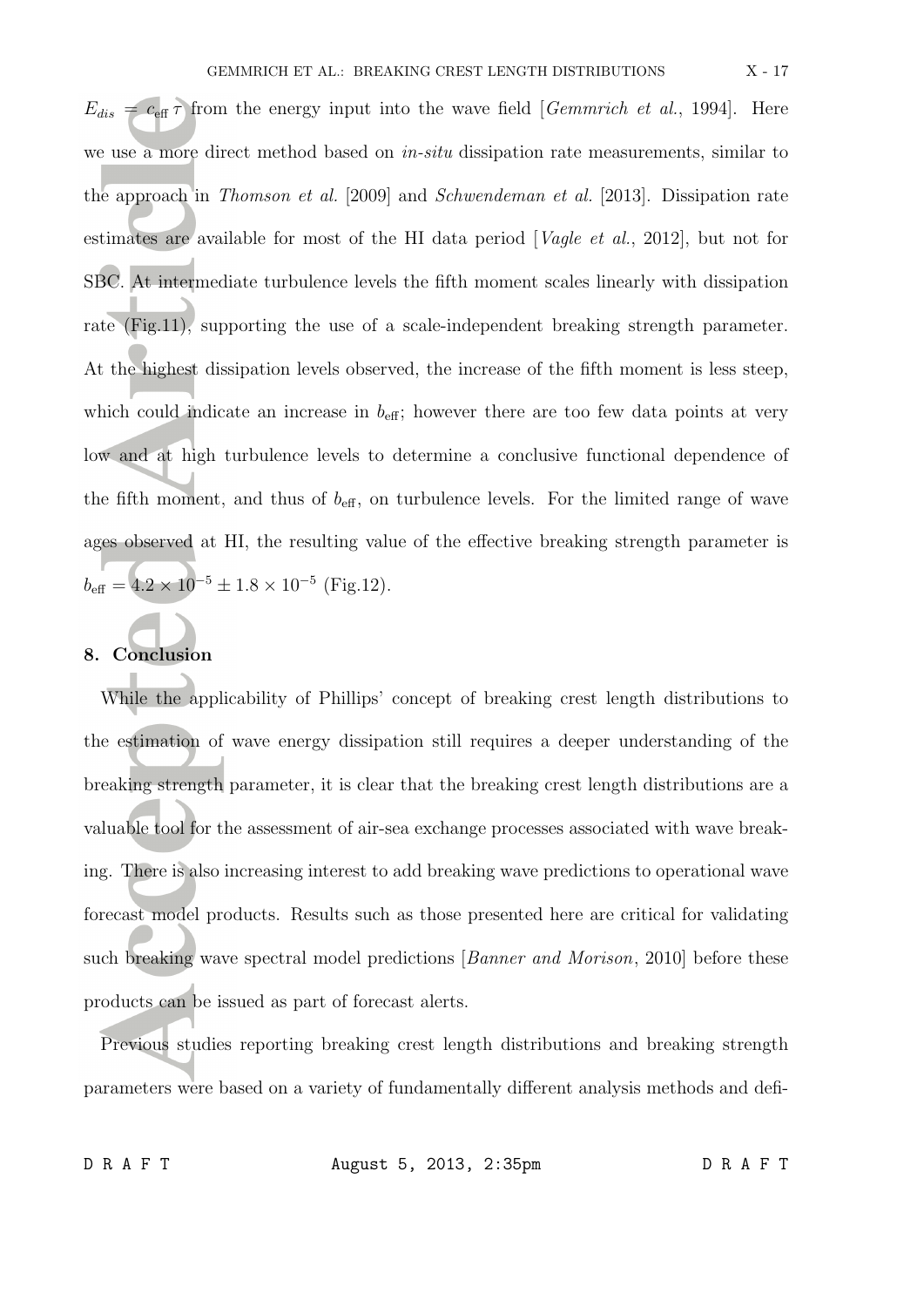nitions of breaking speed and crest length. In particular, these inconsistent definitions are a significant cause for the widely scattered results in the shape and level of the breaking crest length distributions and the magnitude of the breaking strength parameter. Here we discuss two data sets which include a range of environmental conditions, and breaking crest length distributions processed in a manner consistent with *Phillips* [1985] original conceptual framework.

We directly measured the effective breaking strength parameter to be  $4.2(\pm 1.8) \times 10^{-5}$ in mature seas with wave age  $40 \leq c_p/u_* \leq 47$ . We also found that the velocity scale of the breaking dissipation rate peak decreases with increasing wave age. Further, the breaking crest length spectrum falls off slower than the *c <sup>−</sup>*<sup>6</sup> behavior predicted by *Phillips* [1985]. This suggests that the breaking dominant waves in young seas exert a significant influence on the shape of  $\Lambda$  and its moments. The integrated dissipation was significantly larger for mature seas compared to developing seas due to a consistently higher energy and momentum fluxes from the wind. Further observational studies are needed to expand these simultaneous measurements of wave breaking geometry and turbulence within breakers for a wide dynamic range of sea states.

**Acknowledgments.** We thank the captain and crews of *R/P FLIP* for their invaluable assistance during our field operations, and Svein Vagle (DFO Canada - IOS) for providing the raw Dopbeam data his group collected during the HI experiment. This work was funded by the Office of Naval Research under the Radiance Dynamics of the Ocean (RaDyO) DRI, with grant numbers N00014-07-1-0015 (J. Gemmrich), N00014-06-1-0372 and N00014-11-1-0168 (C. Zappa), N00014-06-1-0047 and N00014-11-1-0054 (M. Banner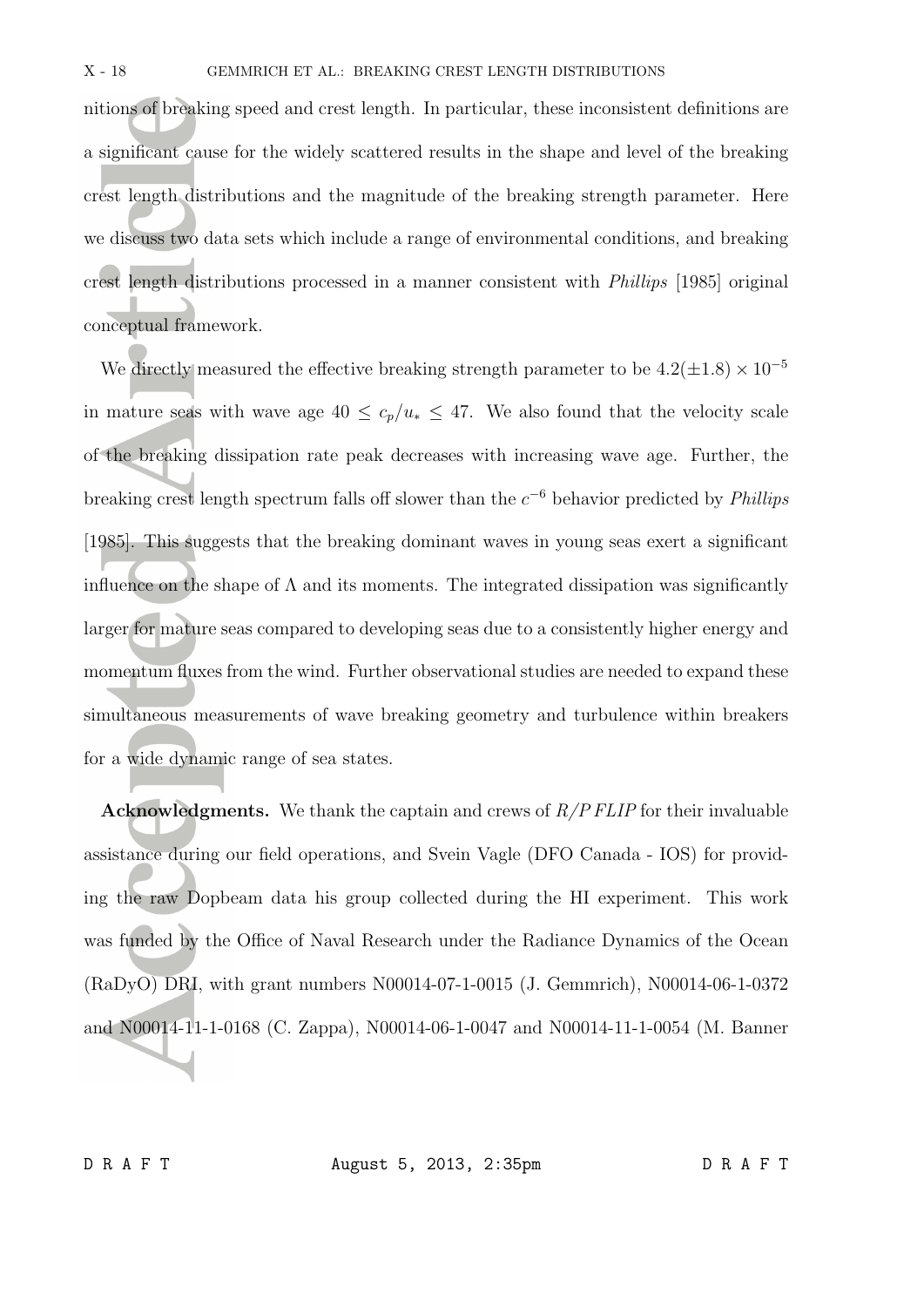and R. Morison). Comments by two anonymous reviewers helped us to improve the clarity of the paper.

#### **References**

- Babanin, A., *Breaking and Dissipation of Ocean Surface Waves*, Cambridge University Press, 2011.
- Banner, M. L., and R. P. Morison, Refined source terms in wind wave models with explicit wave breaking prediction. Part I: Model framework and validation against field data., *Ocean Modelling*, *33*, 177–189, 2010.
- Banner, M. L., J. R. Gemmrich, and D. M. Farmer, Multiscale measurements of ocean wave breaking probability, *Journal of Physical Oceanography*, *32* (12), 3364–3375, 2002.
- Dickey, D. A., G. W. Kattawar, and K. J. Voss, Shedding new light on light in the ocean, *Physics Today*, *64*, 44–49, 2011.
- Dickey, T., et al., Recent advances in the study of optical variability in the near-surface and upper ocean, *Journal of Geophysical Research*, *117*, doi:10.1029/2012JC007,964, 2012.
- Ding, L., and D. M. Farmer, Observations of breaking surface wave statistics, *J. Phys. Oceanogr.*, *24*, 1368–1387, 1994.
- Gemmrich, J., Strong turbulence in the wave crest region, *Journal of Physical Oceanography*, *40* (3), 583–595, 2010.
- Gemmrich, J. R., T. D. Mudge, and V. D. Polonichko, On the energy input from wind to surface waves, *Journal of Physical Oceanography*, *24* (11), 2413–2417, 1994.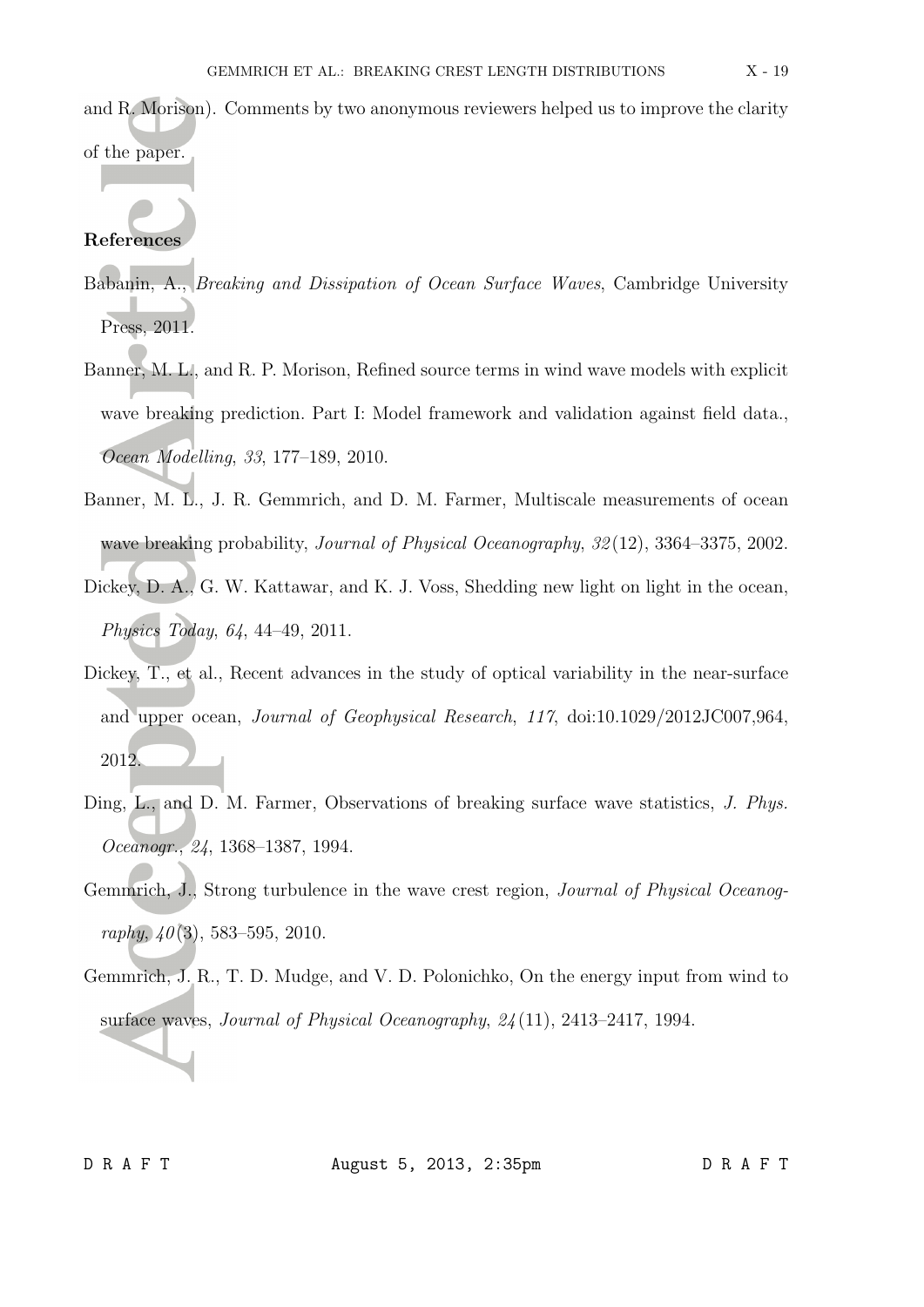- Gemmrich, J. R., M. L. Banner, and C. Garrett, Spectrally resolved energy dissipation rate and momentum flux of breaking waves, *Journal of Physical Oceanography*, *38* (6), 1296–1312, 2008.
- Kleiss, J., and W. K. Melville, The analysis of sea surface imagery for whitecap kinematics, *Journal of Atmospheric and Oceanic Technology*, *28*, 219–243, 2011.
- Kleiss, J. M., and W. K. Melville., Observations of wave breaking kinematics in fetchlimited seas, *Journal of Physical Oceanography*, *40*, 2575–2604, 2010.
- Massel, S. R., *Ocean Waves Breaking and Marine Aerosol Fluxes*, Springer, 2009.
- Melville, W. K., and P. Matusov, Distribution of breaking waves at the ocean surface, *Nature*, *417* (6884), 58–63, 2002.
- Mironov, A. S., and V. A. Dulov, Detection of wave breaking using sea surface video records, *Measurement Science and Technology*, *19*, doi:10.1088/0957– 0233/19/1/015,405, 2008.
- Perlin, M., W. Choi, and Z. Tian, Breaking waves in deep and intermediate waters, *Annual Review of Fluid Mechanics*, *45*, 115–145, 2013.
- Phillips, O. M., Spectral and statistical properties of the equilibrium range in windgenerated gravity waves., *Journal of Fluid Mechanics*, *156*, 505–531, 1985.
- Phillips, O. M., F. L. Posner, and J. P. Hansen, High range resoluiton radar measurements of the speed distribution of breaking events in wind-generated ocean waves: Surface impulse and wave energy dissipation rates, *Journal of Physical Oceanography*, *31* (2), 450–460, 2001.
- Rapp, R. J., and W. K. Melville, Laboratory measurements of deep-water breaking waves, *Philosophical Transactions of the Royal Society of London A*, *331*, 735–800, 1990.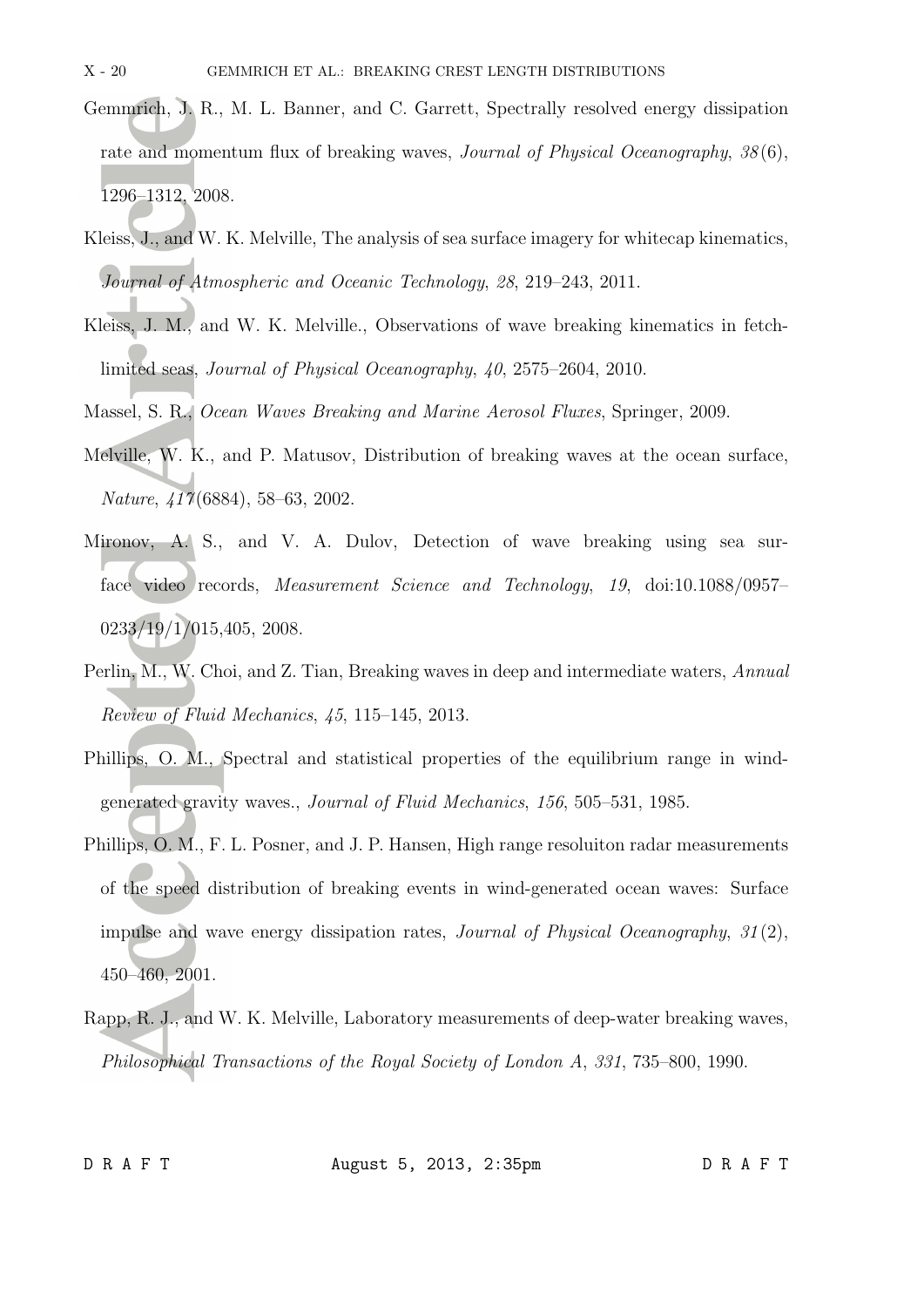- Romero, l., W. Melville, and J. Kleiss, Spectral energy dissipation due to surface wave breaking, *Journal of Physical Oceanography*, *42*, 1421–1443, 2012.
- Schwendeman, M., J. Thomson, and J. Gemmrich, Wave breaking dissipation in a fetch limited seas, *Journal of Physical Oceanography*, *submitted*, 2013.
- Stansell, P., and C. MacFarlane, Experimental investigation of wave breaking criteria based on wave phase speeds, *Journal of Physical Oceanography*, *32*, 1269–1283, 2002.
- Thomson, J., J. R. Gemmrich, and A. T. Jessup, Energy dissipation and the spectral distribution of whitecaps, *Geophysical Research Letters*, *36* (11), doi:10.1029/2009GL038,201, 2009.
- Vagle, S., J. Gemmrich, and H. Czerski, Reduced upper ocean turbulence and changes to bubble size distribution during large downward heat-flux events, *Journal of Geophysical Research*, *117*, doi:10.1029/2011JC007,308, 2012.
- Zappa, C. J., M. L. Banner, H. Schultz, J. R. Gemmrich, R. P. Morison, D. A. LeBel, and T. Dickey, An overview of sea state conditions and air-sea fluxes during RaDyO, *Journal of Geophysical Research*, *117*, doi:10.1029/2011JC007,336, 2012.

Acce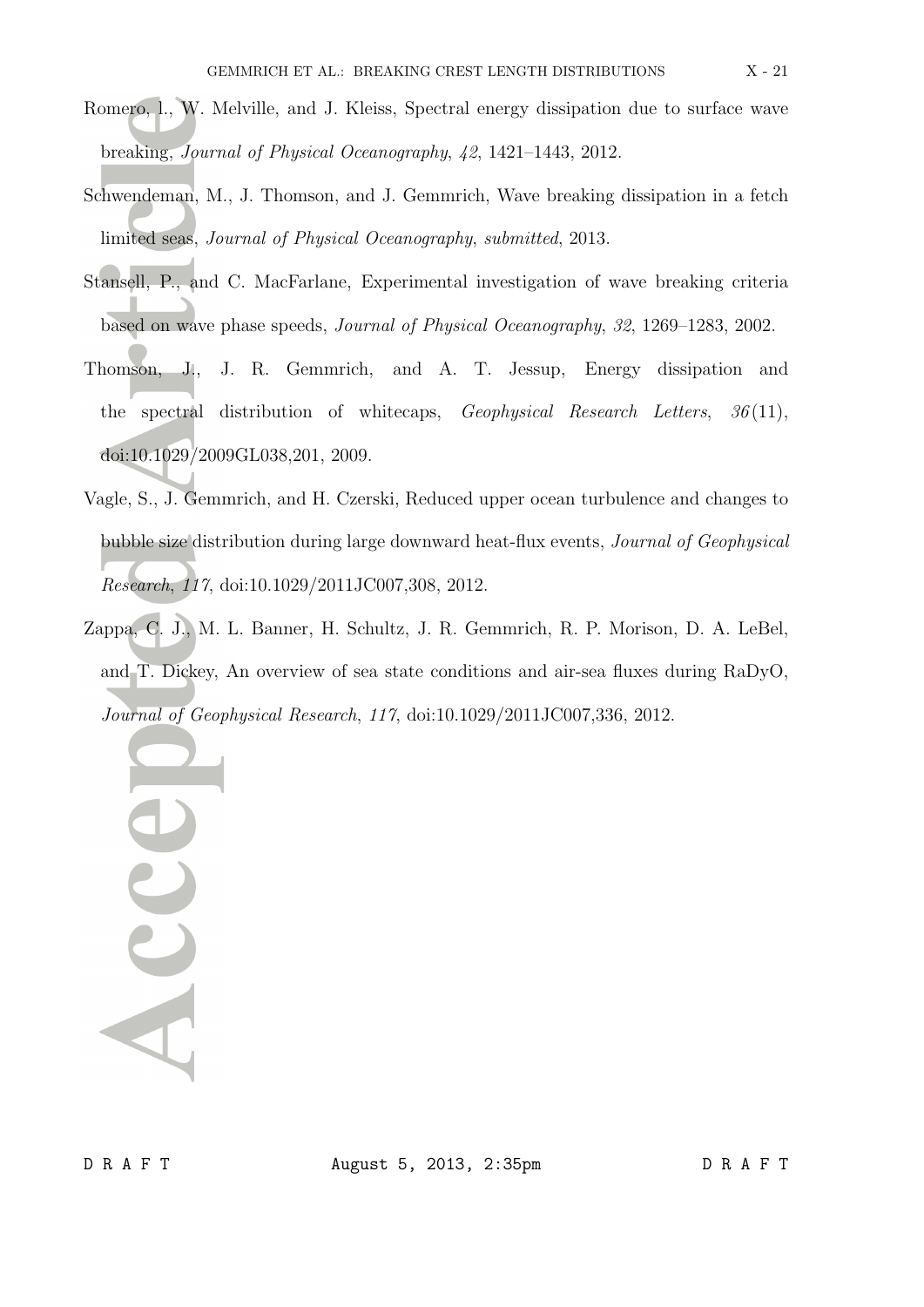**Figure 1.** Average temporal evolution of normalized crest propagation speeds. For Santa Barbara channel (top) and Hawaii (bottom), obtained from the small view camera (black circles) and the large field of view camera (gray triangles).

**Figure 2.** Histogram of properties of breaking crest segments: length L (top row), propagation speed  $c<sub>b</sub>$  (middle row), and propagation direction  $\theta$  (bottom row). Left column show data for SBC, right column for HI, obtained from the small view camera (black bars) and the large field of view camera (white bars). (Note logarithmic scale. Total data acquisition time in SBC is almost twice as long as in HI).

**Figure 3.** Breaking crest length distributions during the experiments in Santa Barbara Channel (a–c) and Hawaii (d–f). Colours represent wave age  $c_p/u_*$ . The dashed line indicates the  $m = -6$ slope predicted by *Phillips* [1985]. For each experiment, data runs are split into 3 equal-sized sub-panels, covering the entire data sets.

**Figure 4.** Normalized 5*th* moment of breaking crest length distributions, representing spectral energy dissipation rate  $\epsilon/\epsilon_{max}$  for the experiments in Santa Barbara Channel (a–c) and Hawaii (d–f). Colours indicate wave age *cp/u∗*. For each experiment, data runs are split into 3 equal-sized sub-panels, covering the entire data sets.

**Figure 5.** Average breaking crest length distributions (top) and their 5*th* moment (bottom), for subsets of the data representing developing seas (gray triangles) and mature seas (black circles). **Figure 6.** Bin-averaged peak of the 5*th* moment of breaking crest length distributions, in terms of the normalized velocity  $\Gamma_p$ , as function of wave age  $c_p/u_*$  for the Santa Barbara channel (gray triangles) and Hawaii experiment (black circles).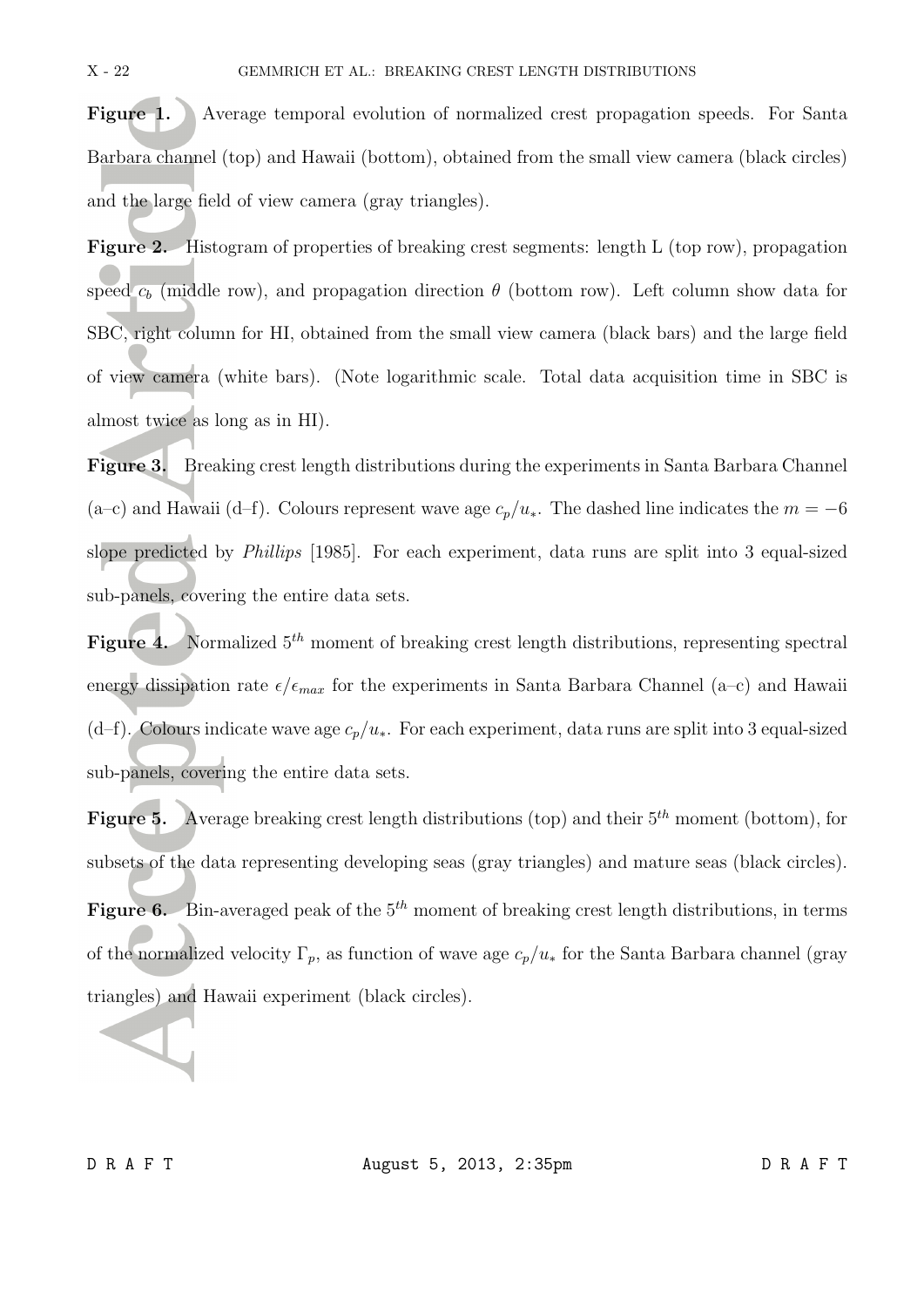**Figure 7.** Significant wave height  $H_s$  (red), friction velocity  $u_*$  (blue) and breaking rate  $R(1^{st})$ moment of breaking crest length distributions) for Santa Barbara Channel (a–b), and Hawaii experiment (c–d). Colour coding of breaking rates depicts wave age, (same scale as in Fig. 3) **Figure 8.** Scaled energy dissipation rate,  $E/b_{\text{eff}} = \rho g^{-1} \int c_b^5 \Lambda(c_b) d c_b$ , as a function of the breaking rate *R* for the Santa Barbara channel (triangles) and Hawaii experiment (circles). Colour coding depicts wave age, (same scale as in Fig. 3)

**Figure 9.** Bin-averaged exponent *m* of the breaking crest length distribution as function of wave age for the Santa Barbara channel (gray triangles) and Hawaii experiment (black circles). The dashed line depicts the classical Phillips (1985) result  $m = -6$ . The vertical bars indicate *±*1 standard deviation.

**Figure 10.** Bin-averaged exponent *m* of the breaking crest length distribution as function of mean wave saturation  $\sigma_b$  for the Santa Barbara channel (gray triangles) and Hawaii experiment (black circles). The dashed line depicts the classical Phillips (1985) result *m* = *−*6. The vertical bars indicate *±*1 standard deviation.

Figure 11. Scaled energy dissipation rate (integrated  $5<sup>th</sup>$  moment of breaking crest length distributions,  $E/b_{\text{eff}} = \rho g^{-1} \int c_b^5 \Lambda(c_b) d c_b$  as a function of the observed dissipation rate in the top 1.5 m of the water column, obtained from *in situ* velocity measurements for the Hawaii experiment. Open circles: estimates based individual 20-minute data segments. Black dots: bin-averaged data, where the vertical bars indicate *±*1 standard deviation.

Figure 12. Bin-averaged effective breaking strength parameter  $b_{\text{eff}}$  for the Hawaii experiment as function of a) wave age  $c_p/u_*$ , and b) mean wave saturation  $\sigma_b$ .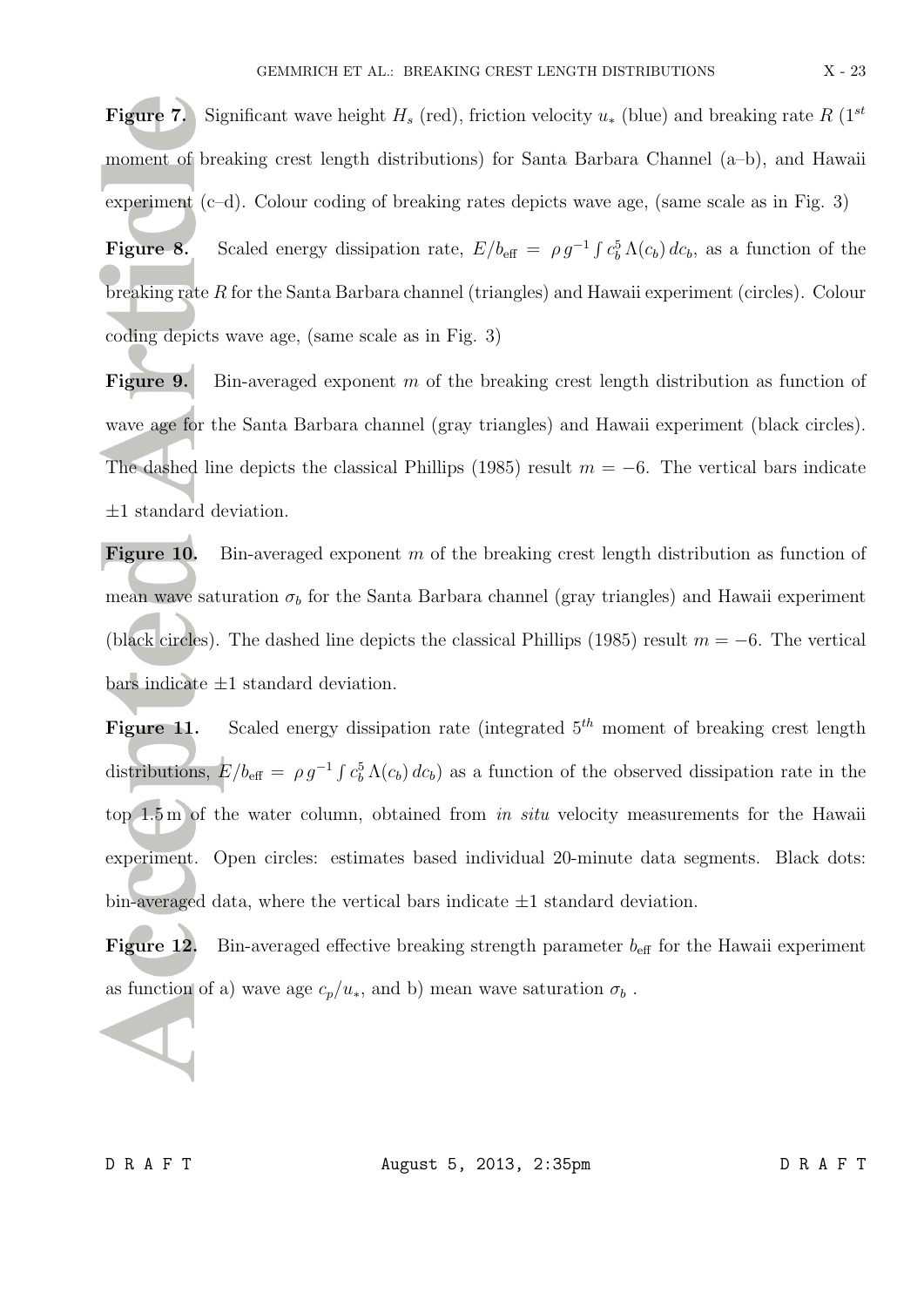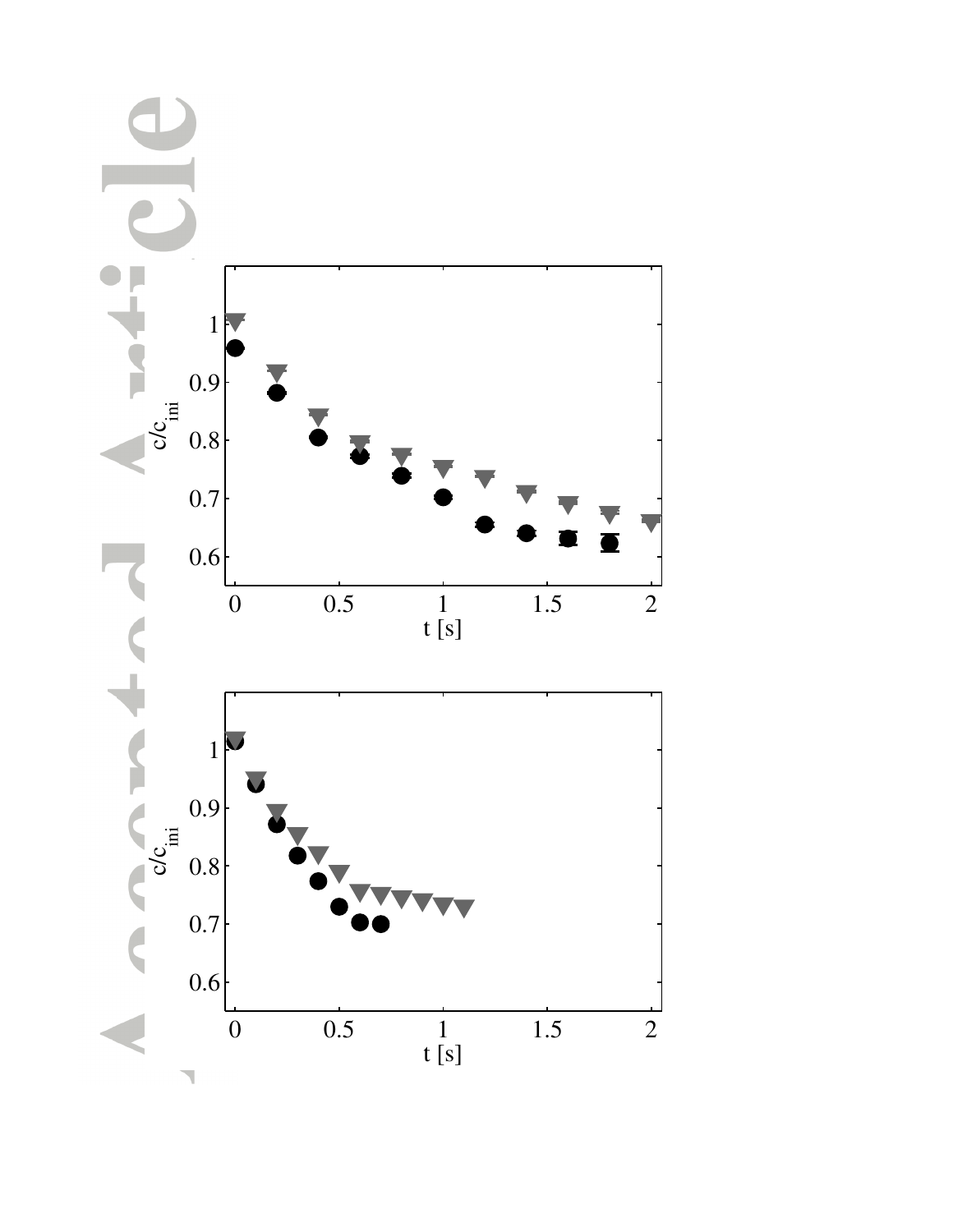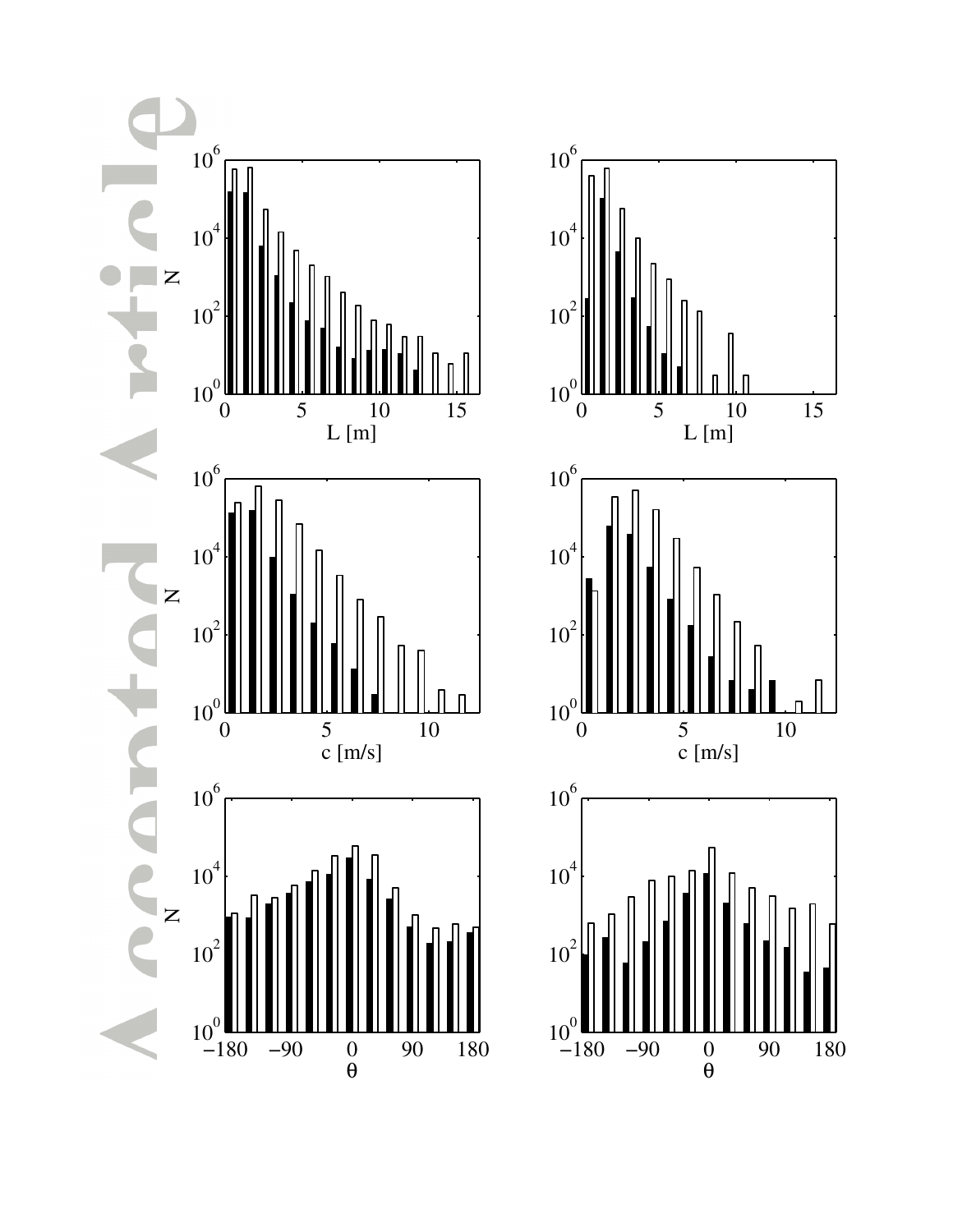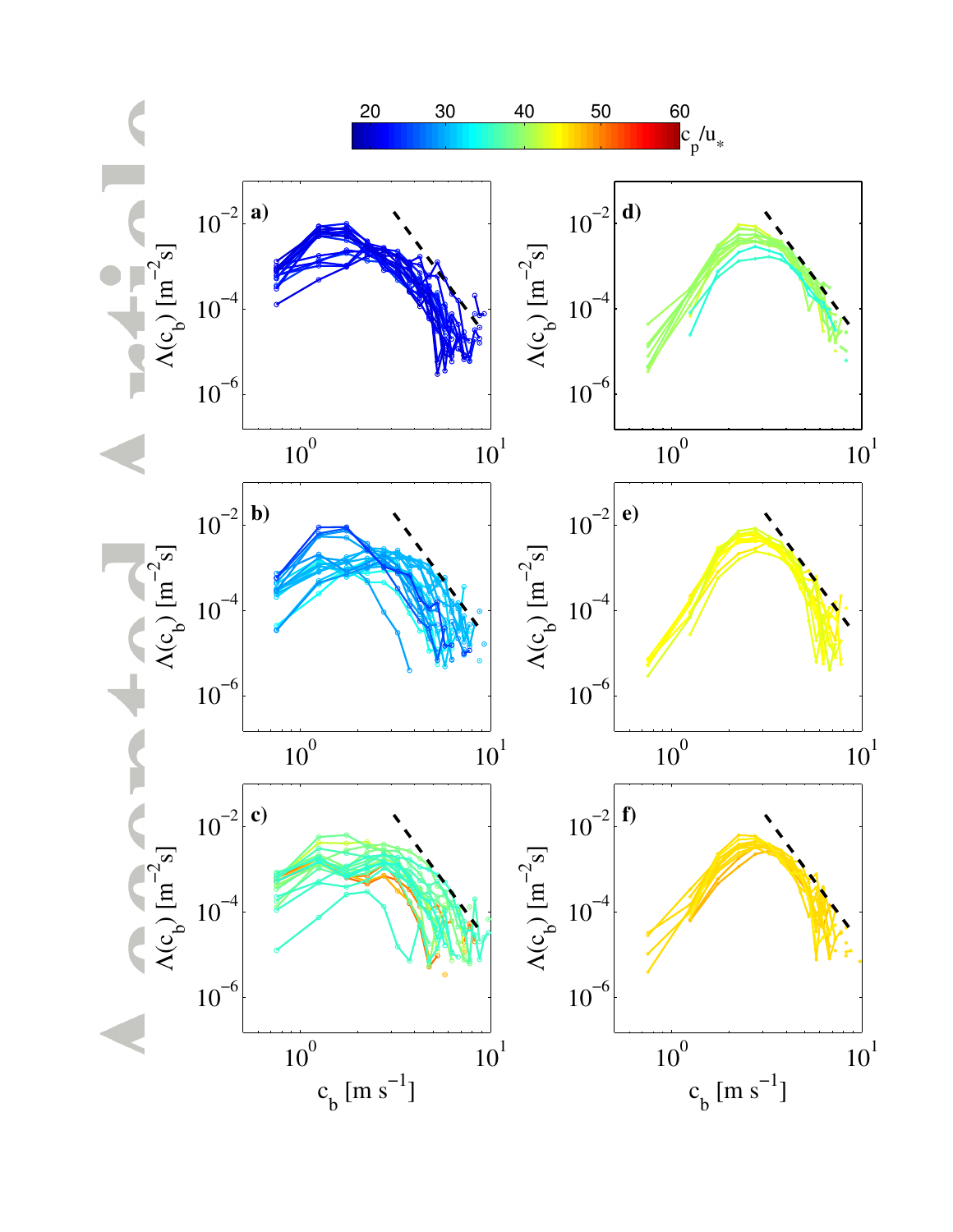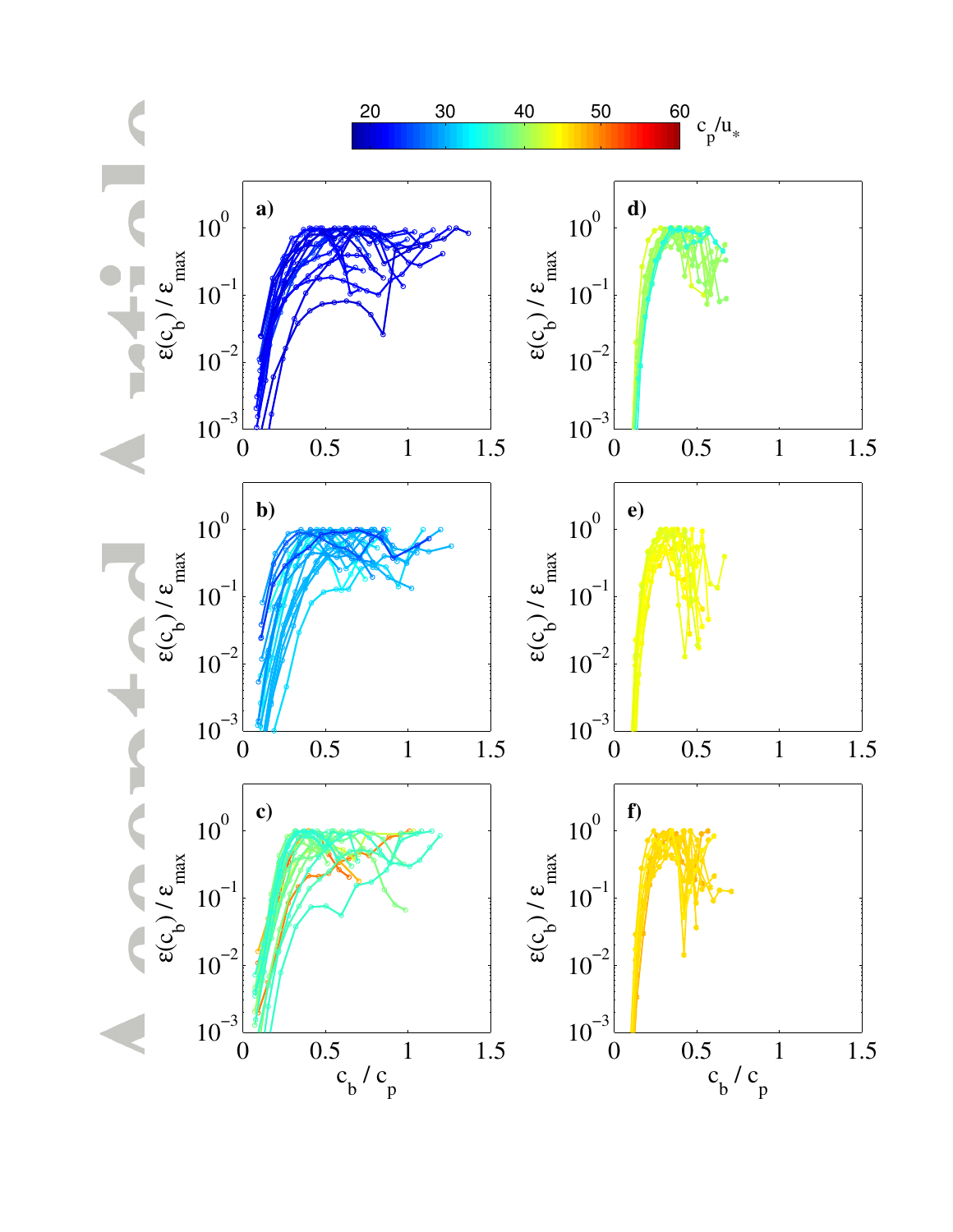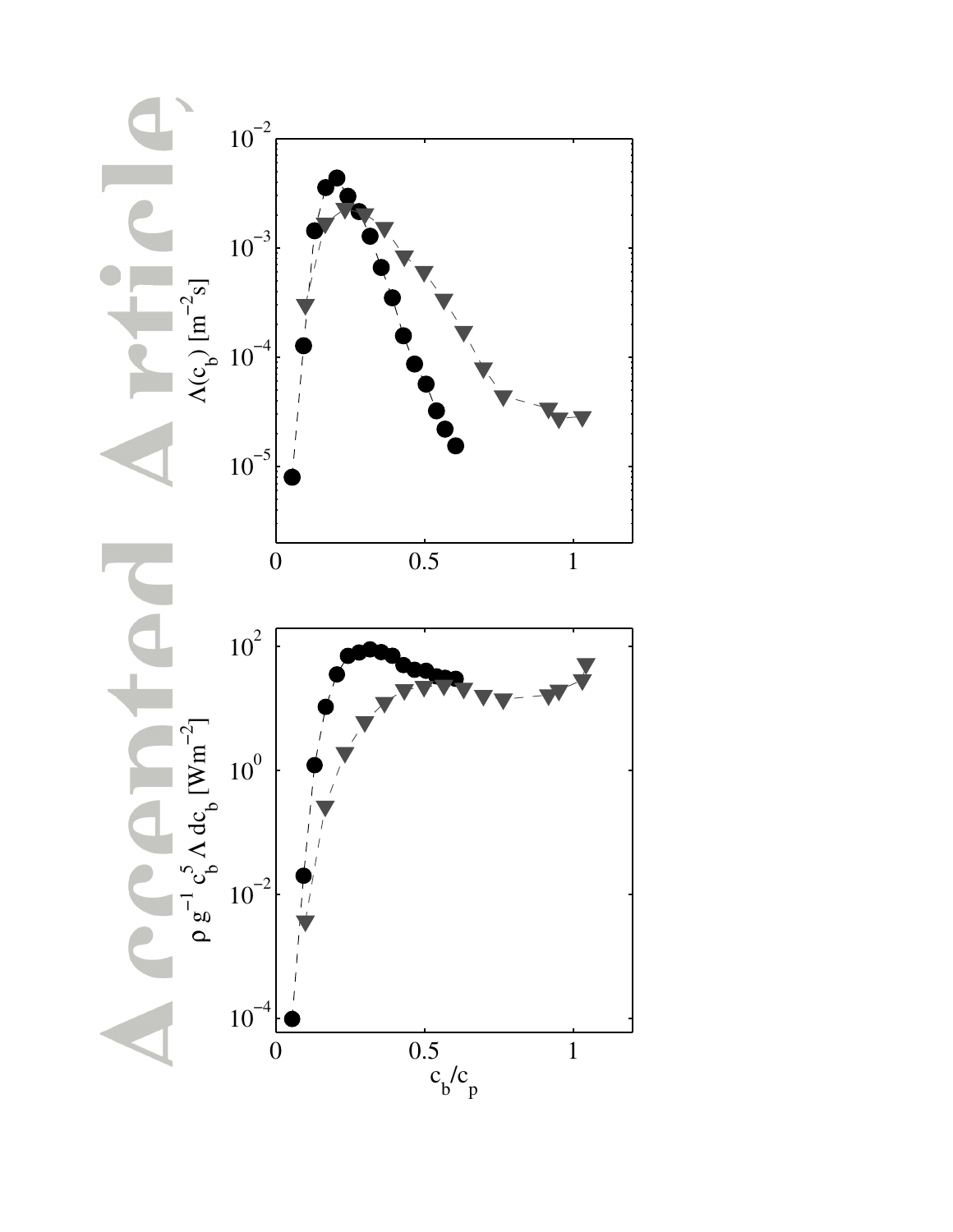0 20 40 60  $0<sup>L</sup><sub>0</sub>$ 0.2  $0.4$ 0.6  $0.8$ 1  $c_p/u_*$ Γ  $\mathsf{P}$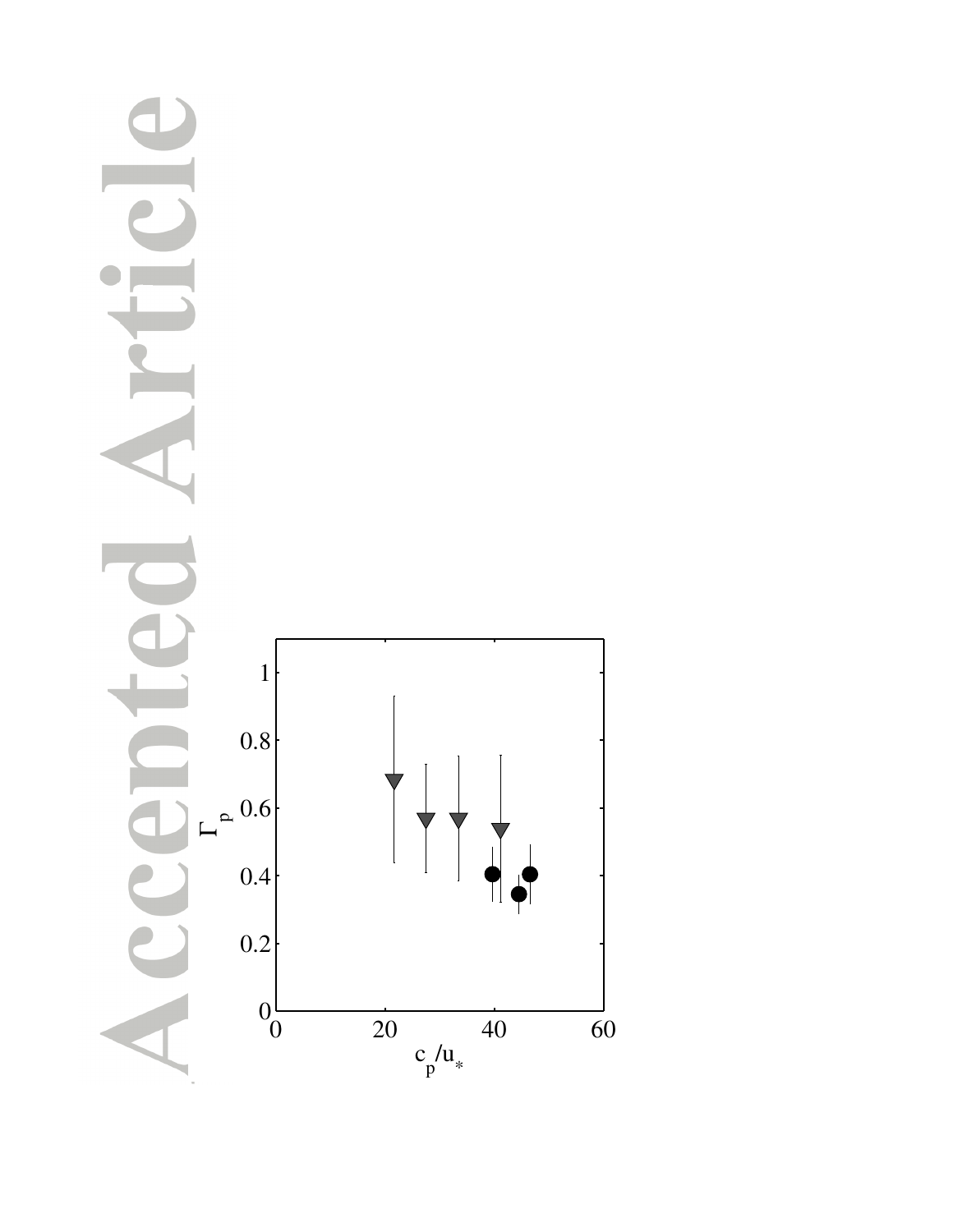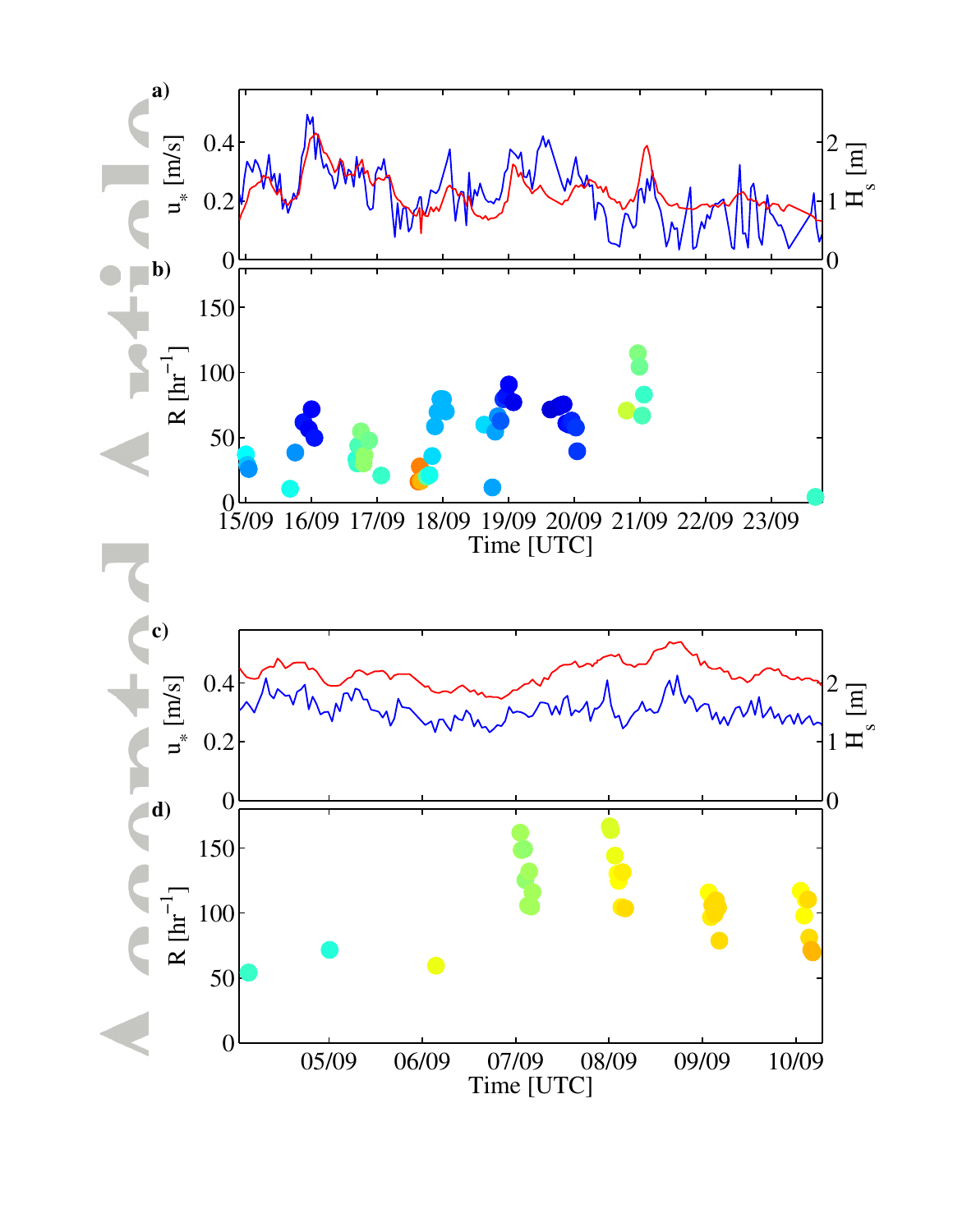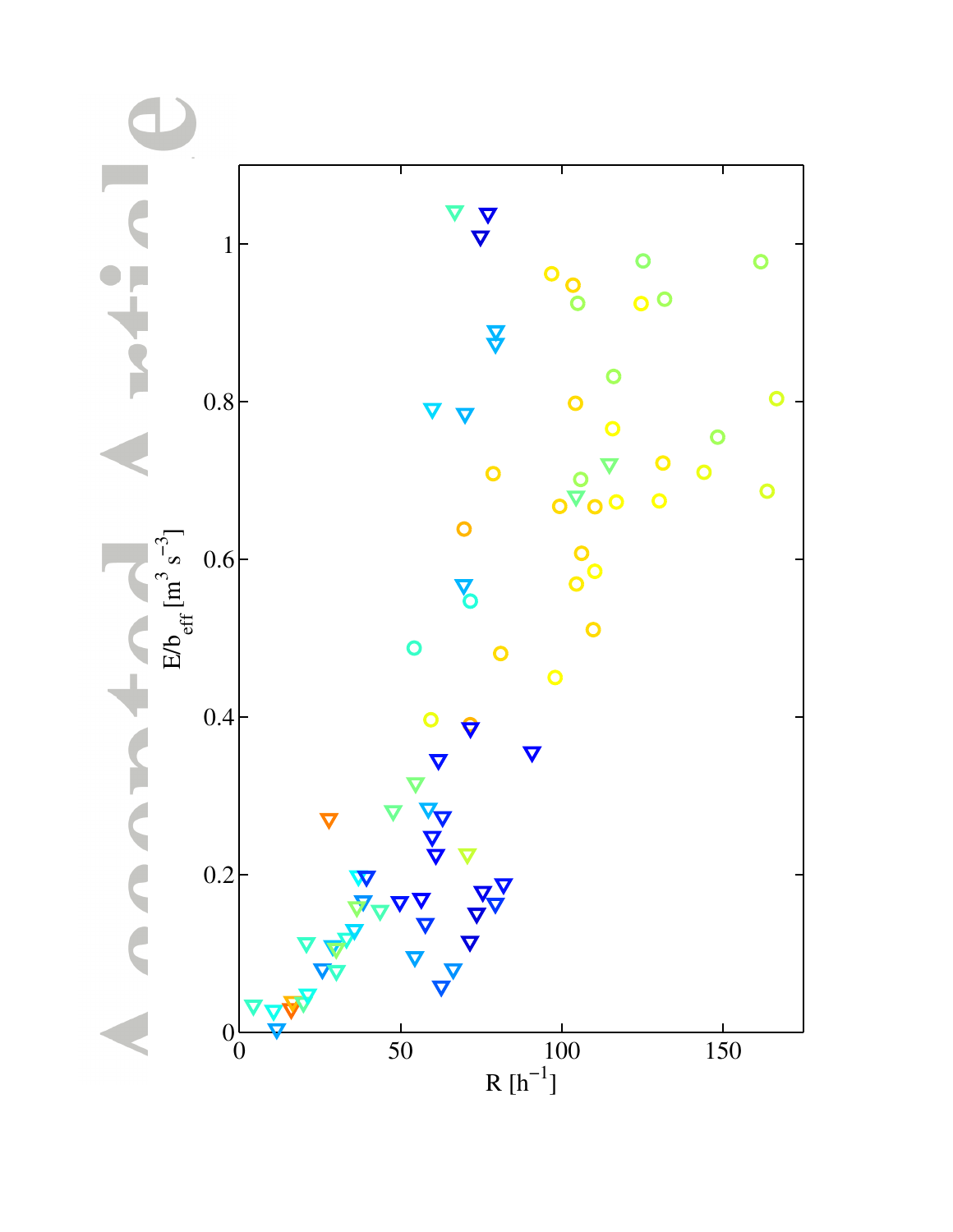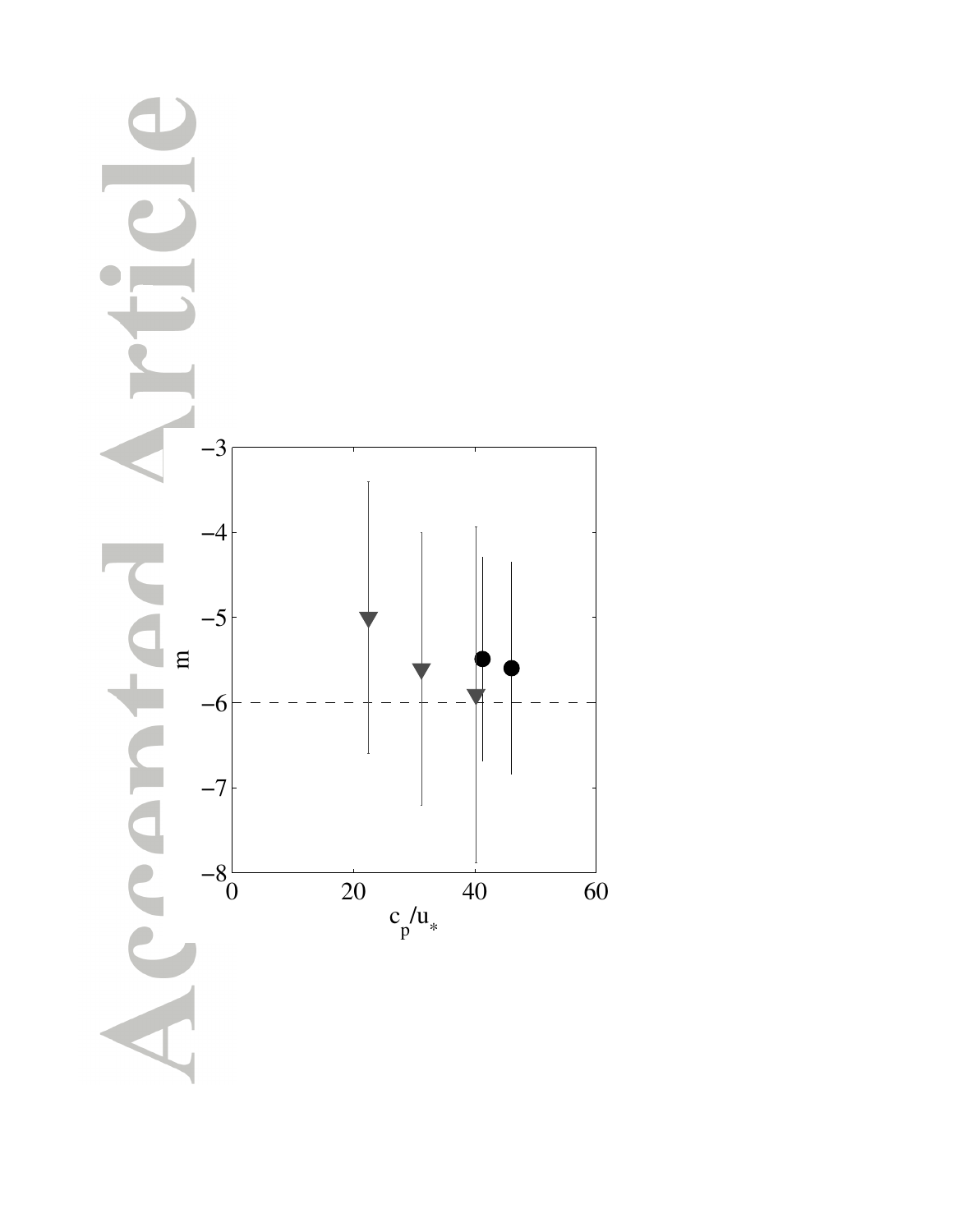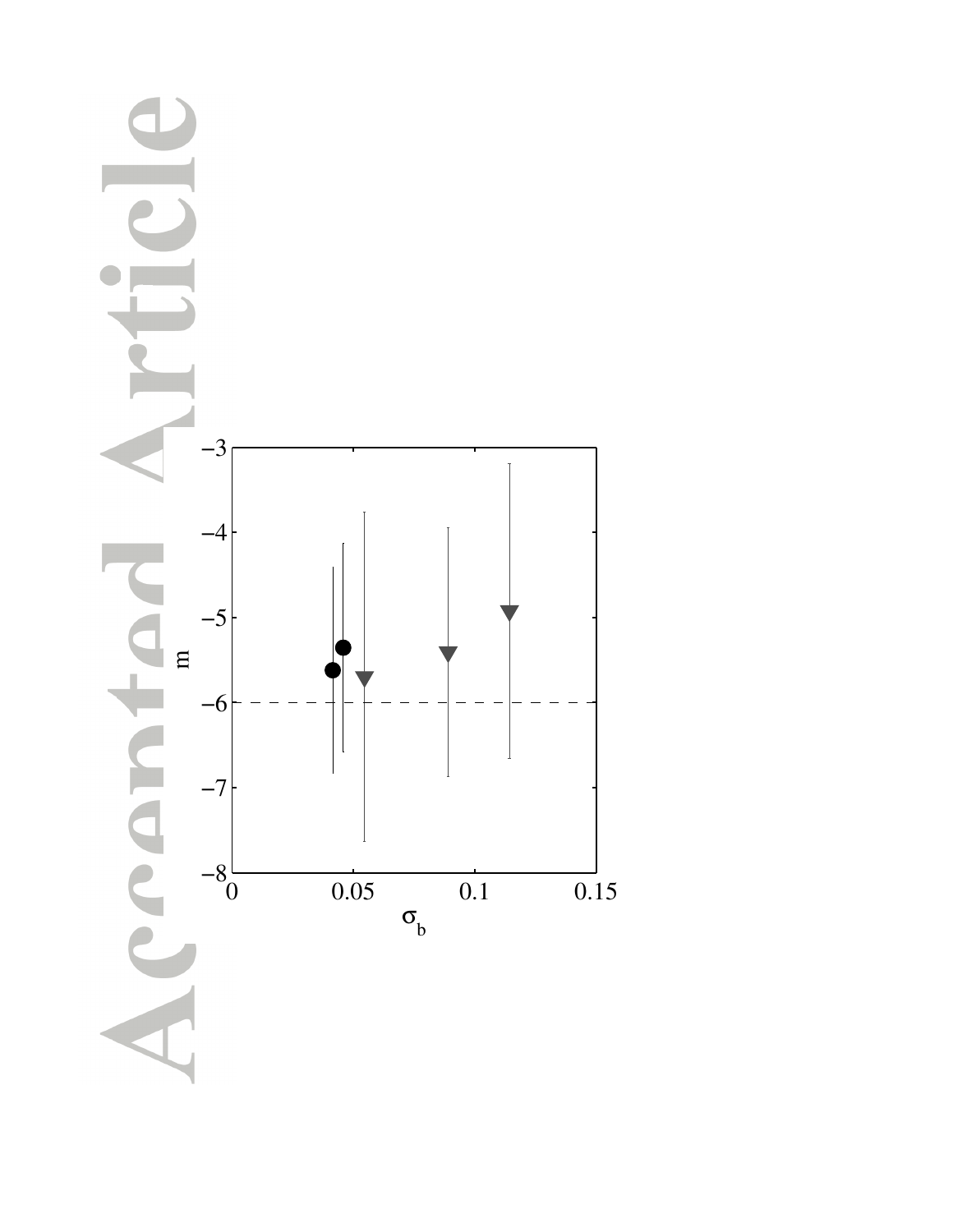